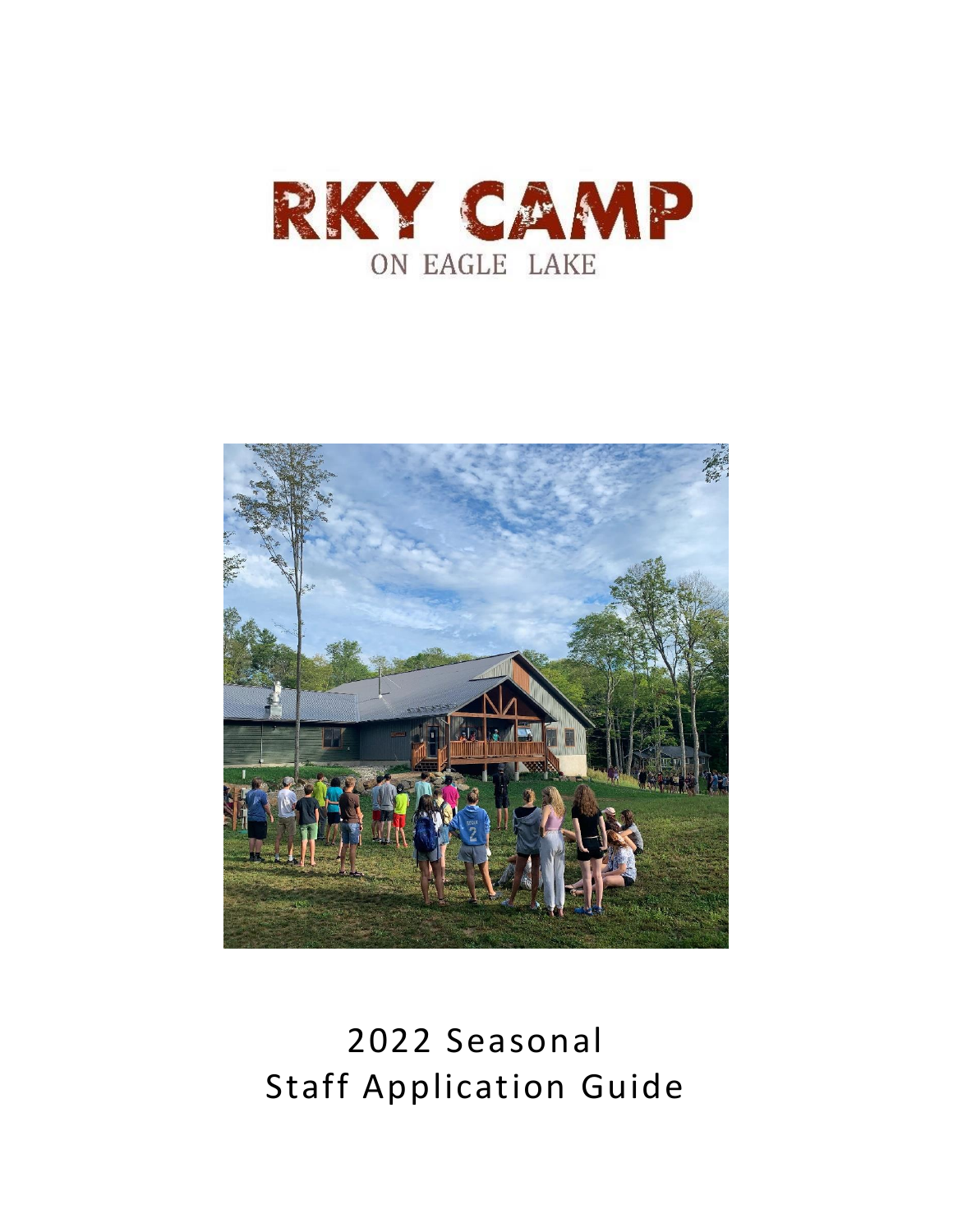# RKY CAMP

RKY Camp (Founded by the YMCA of Kingston, Kiwanis Club & Rotary Club) is an overnight camp and outdoor centre for children, youth and families. It is located on Eagle Lake, approximately one hour north of Kingston, Ontario. The camp provides outdoor education and recreation opportunities year-round to local children, youth, families and adults, and operates as a summer camp during the months of July and August. RKY Camp is currently seeking applicants for various seasonal staff positions.

# VISION

Each person who attends RKY Camp will grow to feel a sense of empowerment and community within a natural, safe and wholesome environment.

# MISSION

RKY provides high quality programming and leadership opportunities through a wide range of appropriate activities while seeking to retain the rich, historical nature of the camp and its long term viability.

# ROLES AND RESPONSIBILITIES

It is each of our responsibility to be aware of and clearly support the employment conditions, personnel policy, and policies and procedures of RKY Camp. Although each of our roles and responsibilities at RKY Camp are unique, it is up to everyone to ensure, for our safety and the safety of our participants that these policies are in place.

The RKY Camp Staff team is just that, a team. We are all part of creating a positive and memorable RKY experience for our participants. The roles and responsibilities outlines in this document and the personnel policy clearly outline the leadership style that we should feel proud of portraying to each other and campers.

# YMCA CAMPING QUALITY EIGHT

The YMCA Camps in Ontario have completed a study of quality in resident camping. The *Quality Eight* are measures of quality for summer camp that guide RKY Camp and other YMCA Camps in our work.

The *Quality Eight* are:

- $\checkmark$  RKY Camp is fun
- $\checkmark$  RKY Camp is safe
- $\checkmark$  RKY Camp is a place of friendships
- $\checkmark$  RKY Camp is a place of belonging
- $\checkmark$  RKY Camp campers learn and are challenged
- $\checkmark$  RKY Camp treasures the natural world
- $\checkmark$  RKY Camp meets campers' personal life needs
- $\checkmark$  RKY Camp is a place that campers want to return to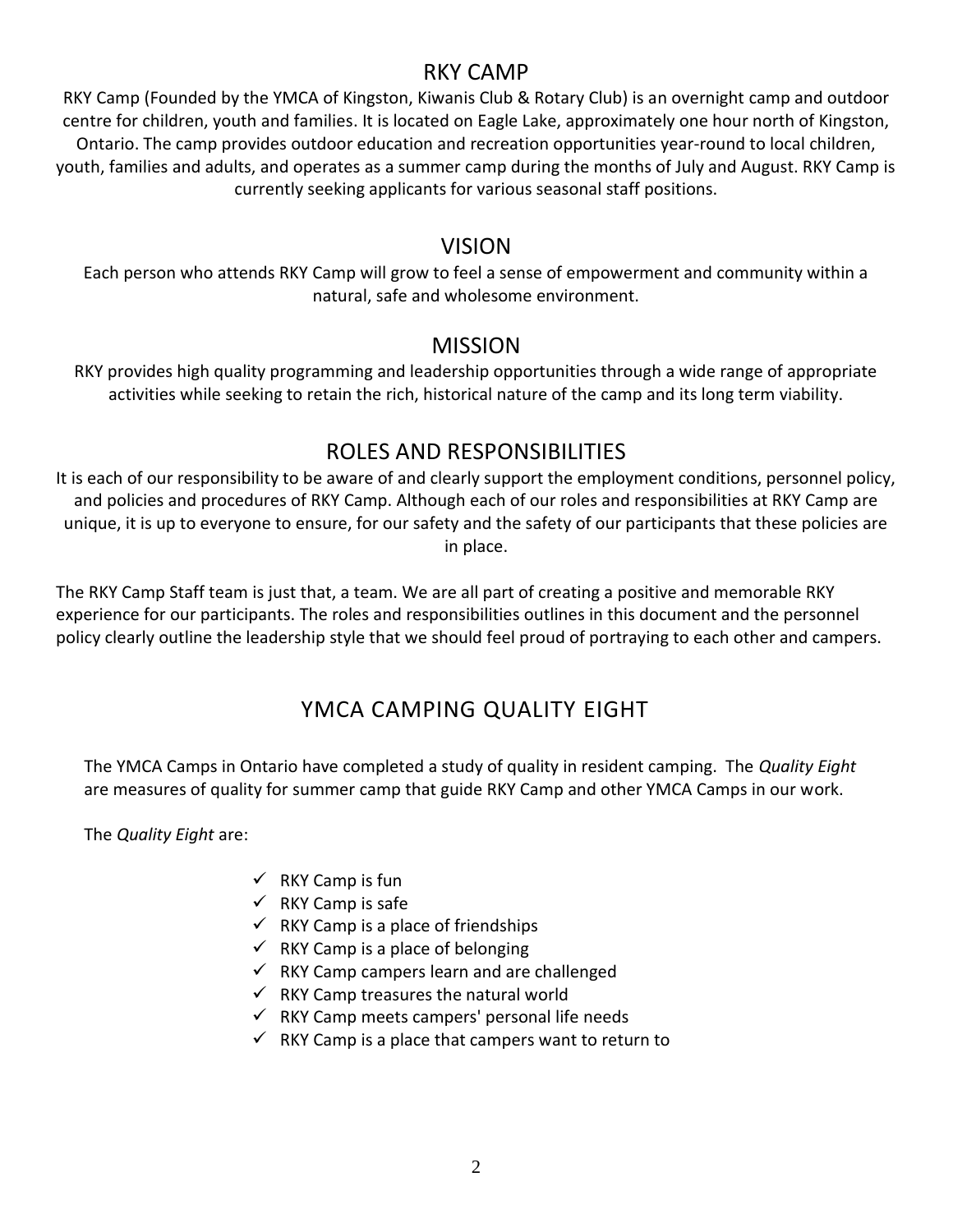# **2022 SEASONAL EMPLOYMENT PACKAGE**

#### **INTRODUCTION**

Thank you for your interest in joining our 2022 staff team. This handbook will help to answer many of your questions as you fill out your application form.

For 90 years, RKY Camp has existed as a charity, encouraging young people to grow in mind, body and spirit, and help to create a sense of responsibility to each other. We are uniquely founded by the *Rotary Club, Kiwanis Club and the YMCA of Kingston* -- this is why we call ourselves *RKY*.

We hire staff for three seasons -- spring, summer, and fall. Our spring program lasts from mid April until the end of June. Our summer program runs from the end of June to the end of August. Finally, our fall program runs from the Labour Day Weekend until the weekend after Thanksgiving (or longer).

#### **WHAT WE'RE LOOKING FOR IN STAFF**

**Committed to Vision and Values:** Demonstrates and promotes a personal understanding of and appreciation for the mission, vision, strategic outcomes and values of RKY Camp

**Child and Youth Focused:** Creates a caring, loving and supportive environment. Ensures program design and physical lay-out meets the needs of children and youth.

**Problem Solving:** Identifies an issue and works towards solutions.

**Initiative and Teamwork:** The ability to be proactive within the organizational priorities and strategies. Participates proactively in the development of team goals, plans and outcomes.

**Leadership:** Guides, motivates and inspires self and others to take action to achieve desired outcomes. Is a personal role model.

**Diversity:** Appreciates that people with different opinions, backgrounds and characteristics bring a richness to RKY Camp. Promotes fairness and respect while making ever effort to educate self and others about diversity.

#### **WHAT IS IT LIKE TO WORK AT CAMP?**

If you've ever been to camp, you can probably guess what it's like to work there. RKY Camp is everything you could ask for in a camp -- and more.

Most staff members describe working at RKY as one of the most rewarding experiences of their lives, but there's a lot of hard work involved too. For example, the camp setting on Eagle Lake (60 km north of Kingston) could be described as somewhat rustic and isolated.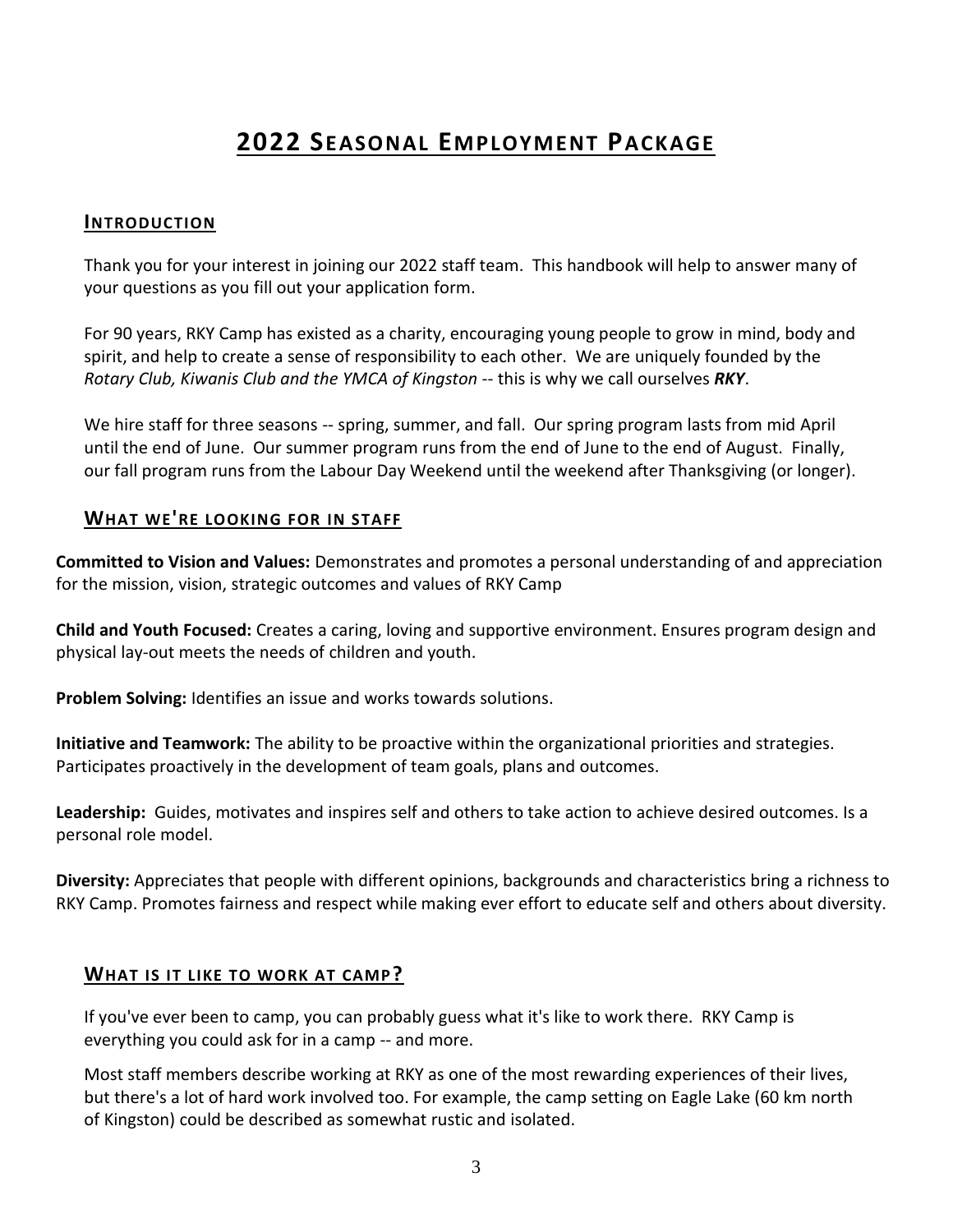Because a job at camp can be hard work, we try to do whatever we can to give staff a break. Regular time off is provided on and off camp, and staff events are scheduled throughout the summer months to help release some stress, and have some fun.

#### **JOB RESPONSIBILITIES**

Depending on the season of operation and the job position, staff roles can change. However, some things are always up to the staff.

The first priority for all camp staff is to put the camper first by *guaranteeing that all campers and participants are safe and properly supported throughout their stay at camp*. This means ensuring adequate and qualified supervision at all times, meeting the special needs of specific age groups and children, providing effective discipline, and being a role model for youth while away from home.

In the interest of providing youth with a wholesome experience and good role models the following activities are strictly prohibited:

- Being under the influence of any type of drug.
- Tobacco use of any kind (while on site)
- Discriminatory/inappropriate behavior and language
- Cellular telephone use during work hours
- Possession or consumption of illegal drugs or alcohol

RKY staff members also take part in the day-to-day operation of the camp, which includes participating in staff meetings, leading special programs, instructing campers in various skills, helping with spontaneous or unexpected activities, and performing some cleaning duties.

#### **TIME OFF**

All staff will receive a minimum of two hours off a day in addition to time off between sessions. RKY staff are also given time for the duration of the "10 Oaks Break" RKY Camp staff are not allowed to be on site in between session breaks.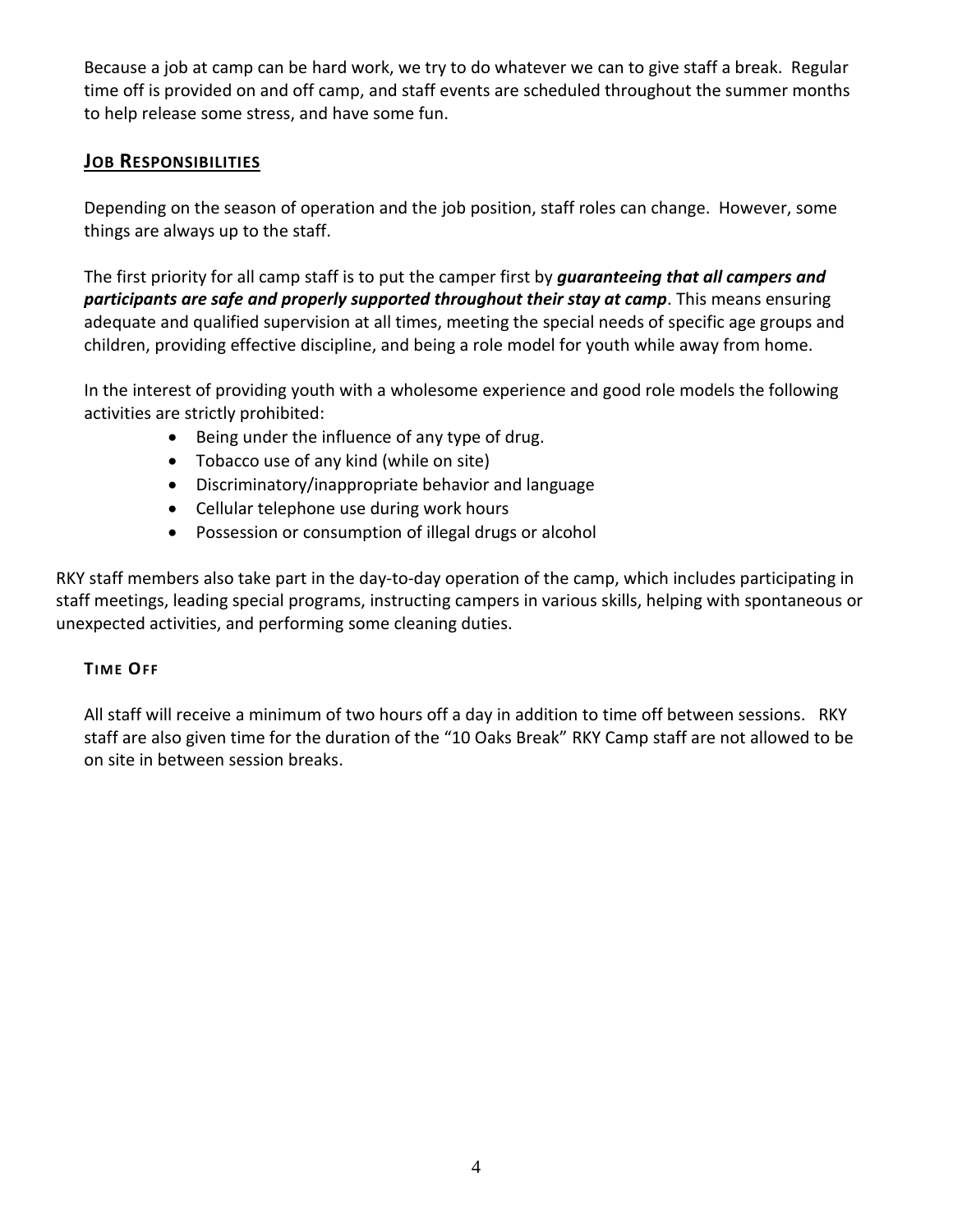# **STAFF TRAINING AND CERTIFICATIONS**

#### **Summer Staff Members**

Our summer program is our main purpose at RKY Camp. We provide safe and enjoyable programs for campers from age 7-17. Summer staff work, play, and live with children during the two week period. Several summer staff training events will be held during May and June, aimed at developing the skills necessary for the summer.

# **STAFF PRE-CAMP TRAINING DATES (STAFF TRAINING IS PAID TIME):**

- **-** Spring Staff Training:
	- o TBD
- **-** Summer Staff Training Dates:
	- o Senior Staff Training Two Day Retreat (June 2022)
	- o Staff Retreat Weekends (Attend one of two) Spring 2022
	- $\circ$  All Staff Training Starts June 26th (5:00pm) July 1st (5pm)

Please carefully read the job descriptions for the position(s) you are applying for. The competencies and certifications required for each job are in fact those that are required for the job. Staff members are expected to stay current on their certifications on their own time.

#### **Preference will be given to staff members who can commit to the entire summer season (including training) at RKY Camp.**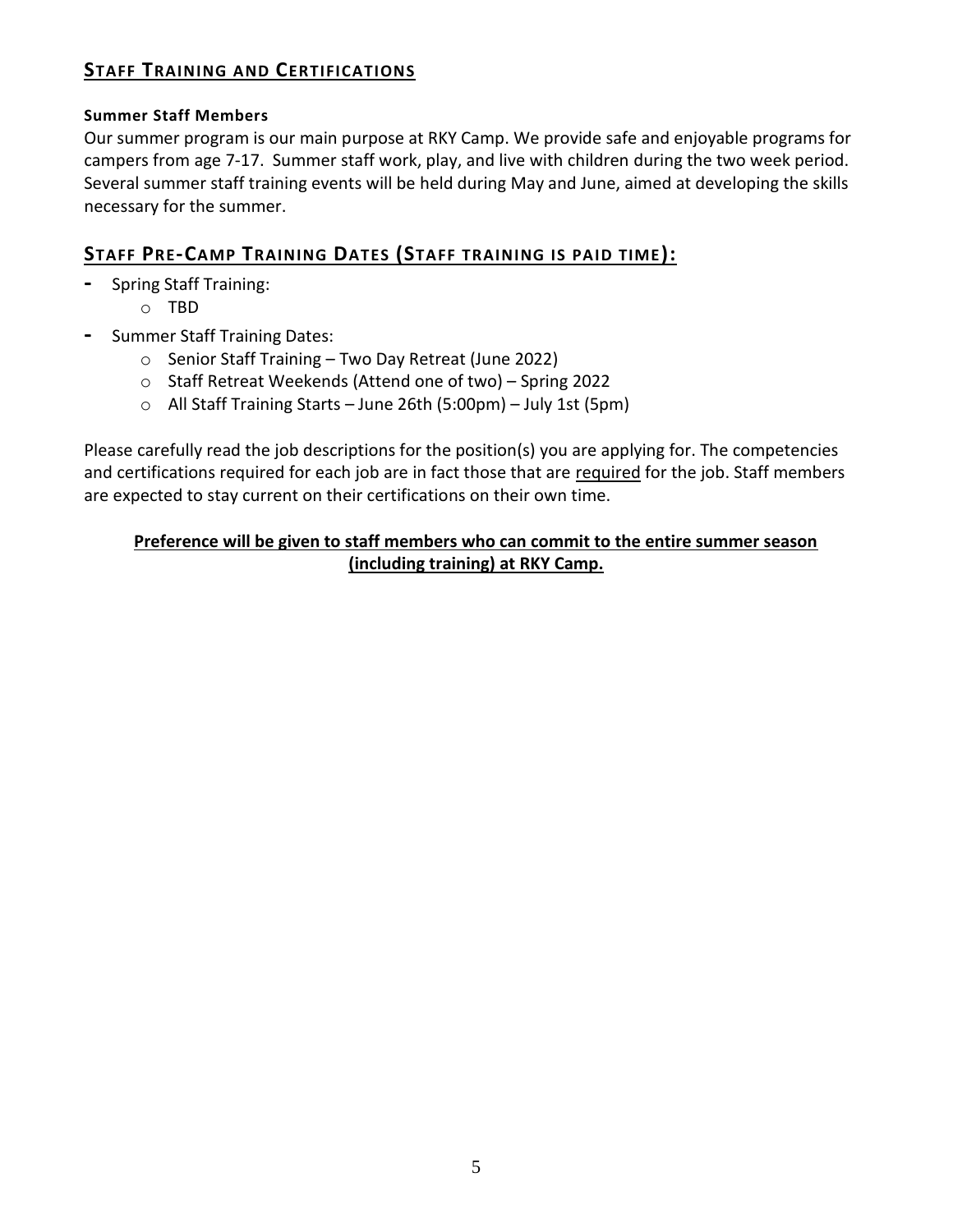#### **HOW TO APPLY TO RKY CAMP**

**All** staff applications are required to include:

- A completed employment application form - A current Resume
	- A Cover Letter

# **\*\*\* Incomplete and late application will not be considered\*\*\***

# Please submit applications via email, as a scanned PDF **(Photos of documents will not be accepted): Email:**

[Director@rkycamp.org](mailto:Director@rkycamp.org)

If you require an alternative option for submission of your application, please call 613-539-0036

> **APPLICATION DEADLINE: November 15 th@ 9:00am**

# **RKY CAMP 2022 OUTDOOR CENTRE POSITIONS**

There is a limited number of staff that can be hired during this outdoor centre season. The start dates vary based on staff availability and groups booked. Start dates for Spring are in May/June and the season ends a day before pre-camp in June. Throughout the spring, staff members are assigned to run program for school groups, or spend a day on work-crew. Spring Staff facilitate outdoor programs for school and other groups, provide guest services and cleaning, and prepare the camp site for our summer program. \*The number of roles available will be dependent on RKY's operations in those months\*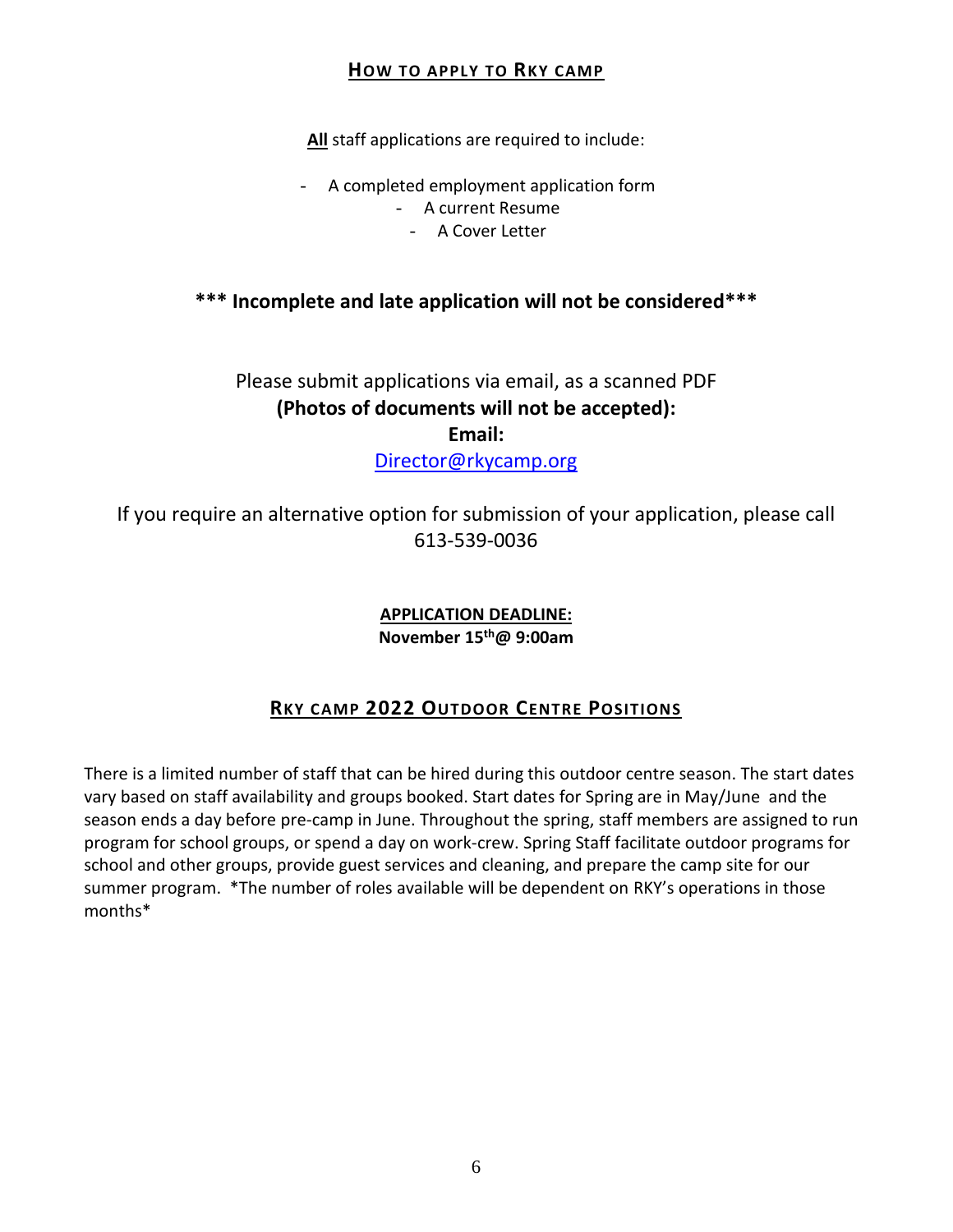# **SPRING OUTDOOR CENTRE POSITIONS**

| Title:                      | Spring Outdoor Centre Facilitator        |
|-----------------------------|------------------------------------------|
| Department:                 | <b>RKY Camp</b>                          |
| <b>Reports to:</b>          | RKY Camp Director and Assistant Director |
| <b>Payroll Category:</b>    | <b>Outdoor Centre</b>                    |
| Pay Rate:                   | Based on Provincial Min Wage             |
| <b>Employment Category:</b> | Seasonal                                 |
| <b>Placement Date:</b>      | TRD                                      |

#### **Major Duties:**

Spring Outdoor Centre facilitators will deliver RKY Camp's Outdoor Centre Programming. Outdoor Centre Facilitators will:

- Facilitate all aspects of the RKY Camp Outdoor Centre program as directed by the Camp Director and Assistant Director.
- Assist in the daily cleaning and maintenance of RKY Camp.
- Assist in the opening of RKY Camp.
- Exude a timely, professional and quality appearance to all RKY Camp clients.
- Assist in program development of the RKY Camp Outdoor Centre

#### **Competencies:**

**Committed to Vision and Values:** Demonstrates and promotes a personal understanding of and appreciation for the mission, vision, strategic outcomes and values of RKY Camp

**Child and Youth Focused:** Creates a caring, loving and supportive environment. Ensures program design and physical lay-out meets the needs of children and youth.

**Problem Solving:** Identifies an issue and works towards solutions.

**Initiative and Teamwork:** The ability to be proactive within the organizational priorities and strategies. Participates proactively in the development of team goals, plans and outcomes.

**Leadership:** Guides, motivates and inspires self and others to take action to achieve desired outcomes. Is a personal role model.

- Previous outdoor education experience (Asset)
- Current certification in Standard First Aid and CPR Level C
- National Lifeguard Service Certification
- A clear Criminal Reference Check, including Vulnerable Persons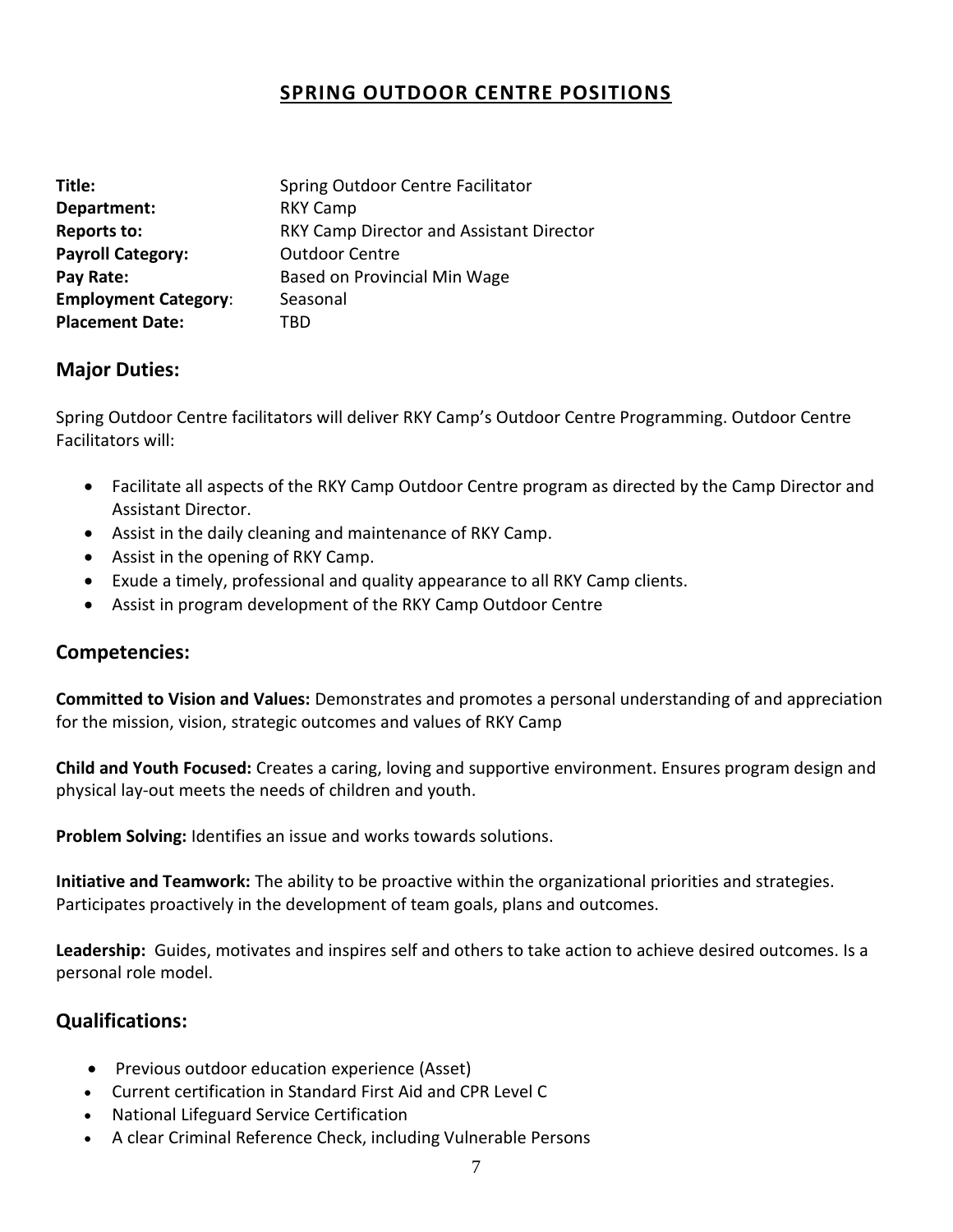- Additional qualifications (Assets):
	- o Wilderness First Aid First Responder
	- o Challenge Course Facilitation Certification
	- o ORCKA Canoeing/Kayaking Certifications

#### **FALL OUTDOOR CENTRE POSITIONS**

| Title:                      | <b>Fall Outdoor Centre Facilitator</b>          |
|-----------------------------|-------------------------------------------------|
| Department:                 | <b>RKY Camp</b>                                 |
| <b>Reports to:</b>          | <b>RKY Camp Director and Assistant Director</b> |
| <b>Payroll Category:</b>    | Spring Pay Scale                                |
| Pay Grade:                  | \$15/hour                                       |
| <b>Employment Category:</b> | Seasonal                                        |
| <b>Placement Date:</b>      | TRD                                             |

#### **Major Duties:**

Fall Outdoor Centre facilitators will deliver RKY Camp's Outdoor Centre Programming. Outdoor Centre Facilitators will:

- Facilitate all aspects of the RKY Camp Outdoor Centre program as directed by the Camp Director and Assistant Director.
- Assist in the daily cleaning and maintenance of RKY Camp.
- Assist in the winterizing of RKY Camp.
- Exude a timely, professional and quality appearance to all RKY Camp clients.
- Assist in program development of the RKY Camp Outdoor Centre

#### **Competencies:**

**Committed to Vision and Values:** Demonstrates and promotes a personal understanding of and appreciation for the mission, vision, strategic outcomes and values of RKY Camp

**Child and Youth Focused:** Creates a caring, loving and supportive environment. Ensures program design and physical lay-out meets the needs of children and youth.

**Problem Solving:** Identifies an issue and works towards solutions.

**Initiative and Teamwork:** The ability to be proactive within the organizational priorities and strategies. Participates proactively in the development of team goals, plans and outcomes.

**Leadership:** Guides, motivates and inspires self and others to take action to achieve desired outcomes. Is a personal role model.

- Previous outdoor education experience
- Current certification in Standard First Aid and CPR Level C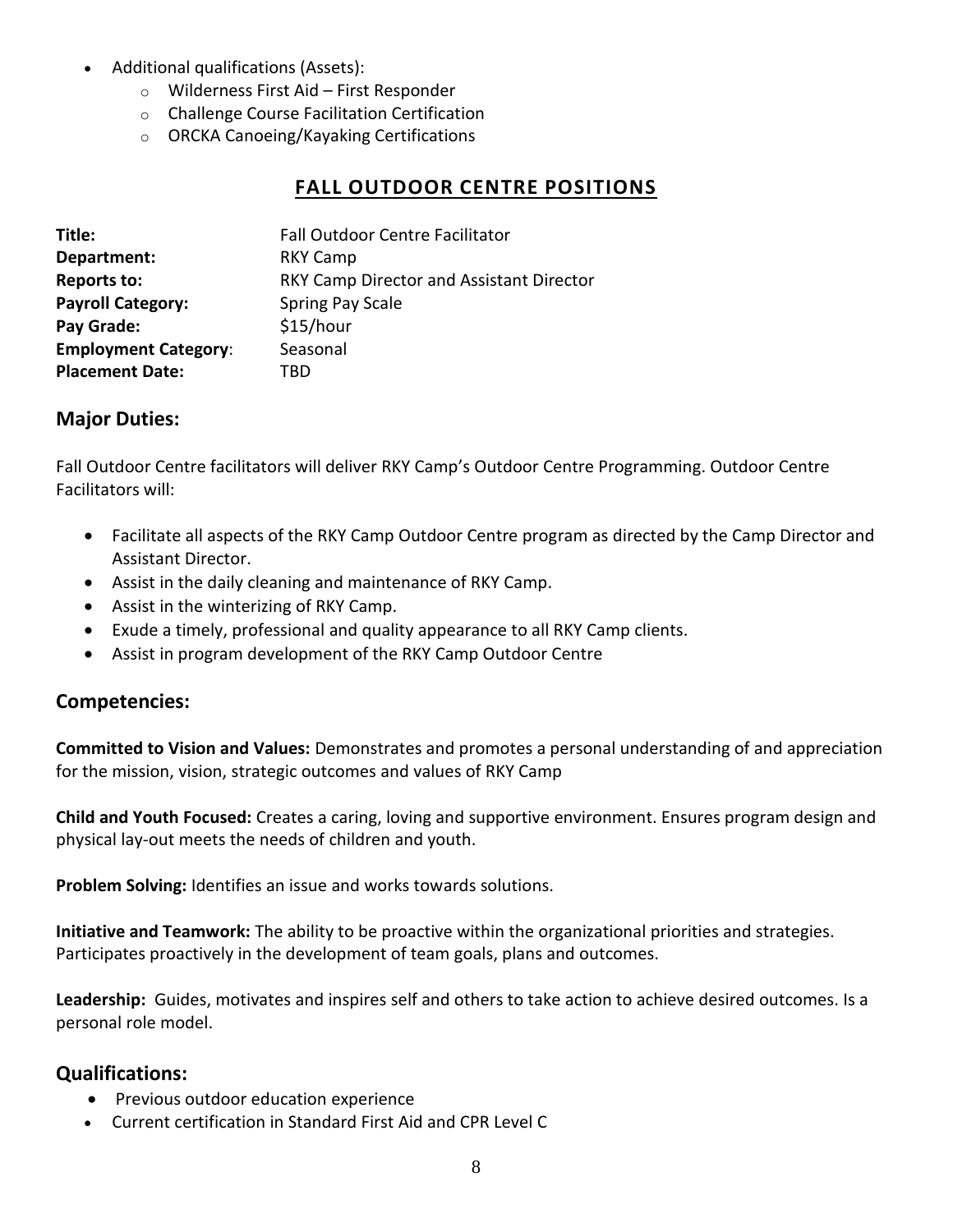- National Lifeguard Service Certification
- A clear vulnerable sector Criminal Reference Check.
- Additional qualifications (assets):
	- o Wilderness First Aid First Responder
	- o Challenge Course Facilitation Certification
	- o ORCKA Canoeing/Kayaking Certifications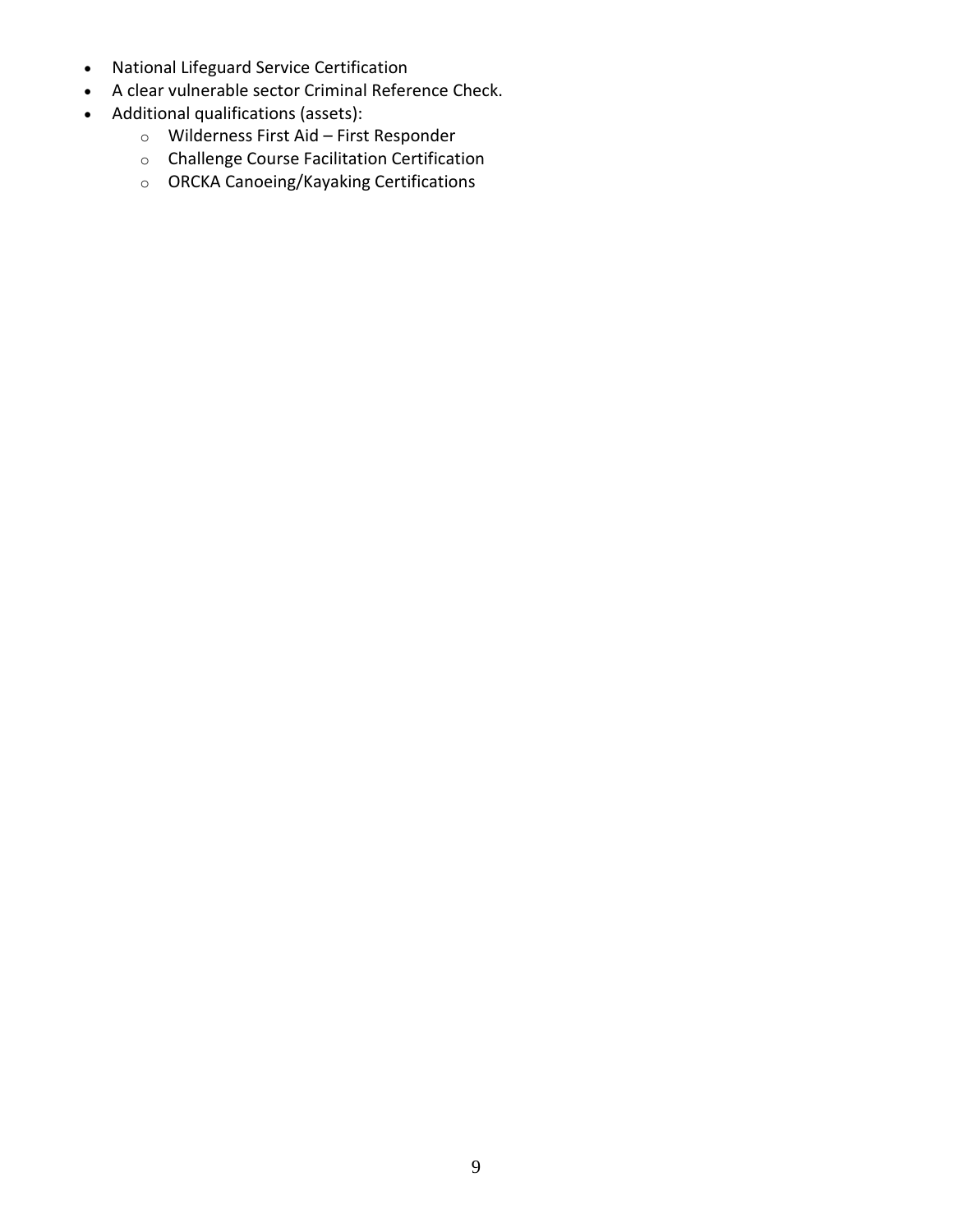#### **RKY CAMP 2021 SUMMER STAFF POSITIONS**

|                                               | <b>POSITION</b>                                                   | <b>AVAILABILITY</b> |
|-----------------------------------------------|-------------------------------------------------------------------|---------------------|
|                                               | <b>1 WEEK YOUTH CAMP SECTION HEAD</b>                             | 1                   |
|                                               | <b>OUT TRIP DIRECTOR</b>                                          | $\mathbf 1$         |
|                                               | YOUTH CAMP SECTION HEAD                                           | $\mathbf{1}$        |
| <b>SENIOR STAFF</b>                           | <b>SENIOR CAMP SECTION HEAD</b>                                   | $\mathbf{1}$        |
|                                               | LEADERSHIP DIRECTOR                                               | $\mathbf{1}$        |
|                                               | INTEGRATION COORDINATOR/ ASSISTANT<br><b>WELLNESS COORDINATOR</b> | 1                   |
|                                               | <b>PROGRAM DIRECTOR</b>                                           | $\mathbf{1}$        |
|                                               | <b>WELLNESS COORDINATOR</b>                                       | $\mathbf{1}$        |
|                                               | <b>BOATING AREA HEAD</b>                                          | 1                   |
|                                               | CAMP CRAFT AREA HEAD                                              | 1                   |
|                                               | <b>SWIMMING AREA HEAD</b>                                         | 1                   |
| <b>PROGRAM STAFF</b>                          | <b>ADVENTURE AREA HEAD</b>                                        | $\mathbf{1}$        |
|                                               | ARTS & CRAFTS AREA HEAD                                           | 1                   |
|                                               | <b>NATURE AREA HEAD</b>                                           | 1                   |
|                                               | <b>MUSIC AREA HEAD</b>                                            | 1                   |
| <b>LEADERSHIP STAFF</b>                       | <b>MALE LEADERSHIP COUNSELLOR</b>                                 | $\overline{2}$      |
|                                               | <b>FEMALE LEADERSHIP COUNSELLOR</b>                               | $\overline{2}$      |
|                                               | <b>MALE COUNSELLORS</b>                                           | 12                  |
| <b>COUNSELLING STAFF</b>                      | <b>MALE COUNSELLING ROVER</b>                                     | $\overline{2}$      |
| (COMPLETE SUMMER COMMITMENT<br>PREFERRED)     | <b>FEMALE COUNSELLORS</b>                                         | 12                  |
|                                               | <b>FEMALE COUNSELLING ROVER</b>                                   | $\overline{2}$      |
|                                               | <b>ASSISTANT COOK</b>                                             | 1                   |
| <b>FACILITIES AND</b><br><b>KITCHEN STAFF</b> | <b>PREP COOK</b>                                                  | 3                   |
|                                               | CLEANER/ASSISTANT MAINTENANCE                                     | $\overline{2}$      |

\*\*\*AVAILABILITY AND CONTRACTS ARE ALWAYS SUBJECT TO PROGRAM ENROLLMENT AND CHANGES

PLEASE READ JOB DESCRIPTIONS AND QUALIFICATIONS REQUIRED FOR EACH POSITION ON THE FOLLOWING PAGES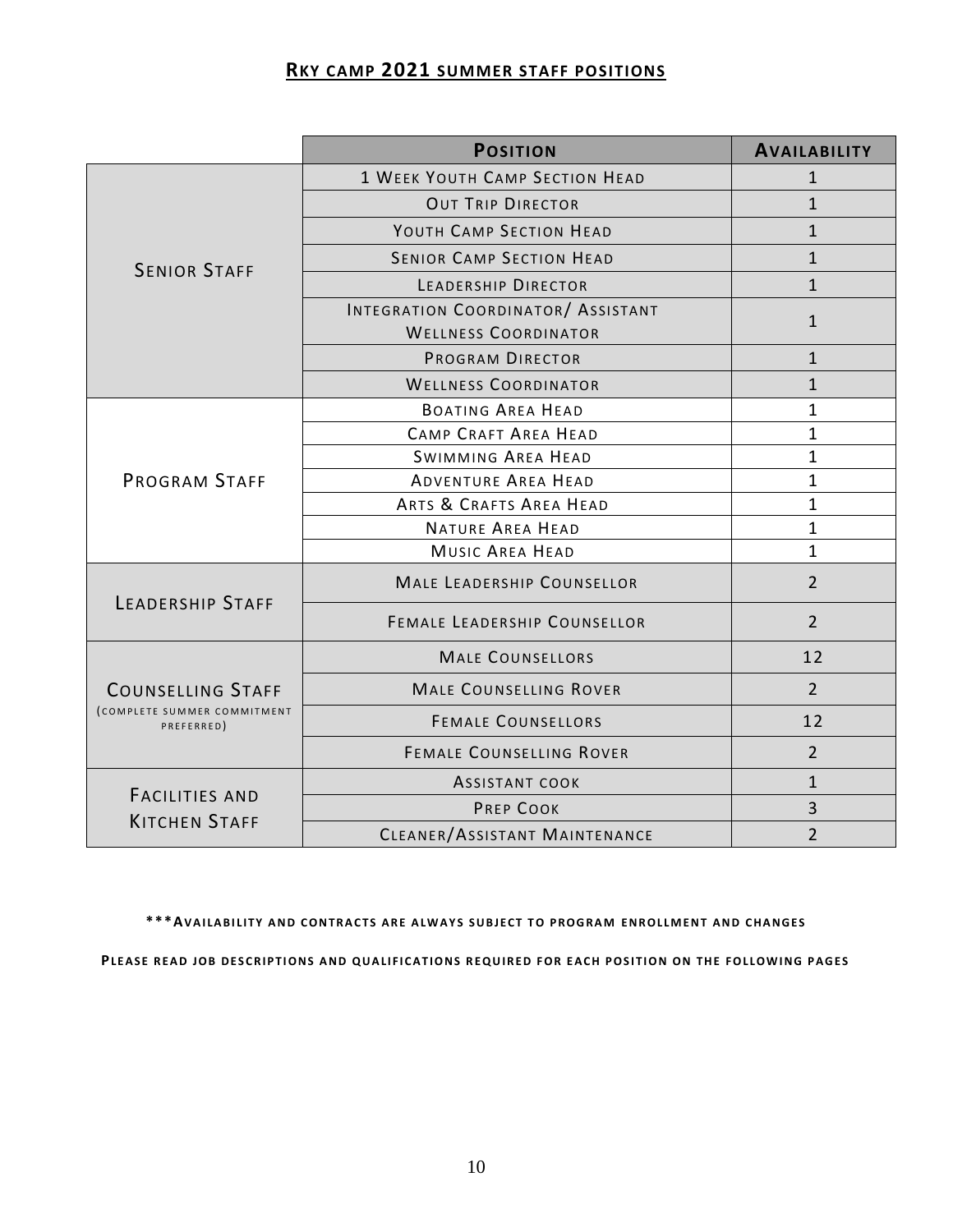#### **SENIOR STAFF POSITIONS**

| Title:                      | Program Director                     |
|-----------------------------|--------------------------------------|
| Department:                 | <b>RKY Camp</b>                      |
| <b>Reports to:</b>          | Camp Director                        |
| <b>Payroll Category:</b>    | Weekly                               |
| Pay Rate:                   | OC Daily rate and Summer Pay Scale 2 |
| <b>Employment Category:</b> | Seasonal                             |
| <b>Placement Date:</b>      | June 13th $-$ September 3rd, 2022    |

#### **Major Duties:**

The primary role of the RKY Camp Area Head and Program Director is to coordinate the daily program operations of RKY Camp in conjunction with the Area Head Team.

Other duties of this position include:

- Coordinating and managing the RKY Camp program scheduling.
- Providing significant leadership to RKY Camp Summer Staff and Non Counselling Staff Training.
- Exude a timely, professional and quality appearance to all RKY Camp clients
- Provide significant support for the day to day operations of RKY Camp.
- Provides significant support directly to the Camp Director during the RKY Camp Summer Program.
- Provide administrative support to the Camp Director and Assistant Director.
- Preparing, training, managing and evaluating the RKY Camp Area Head team.
- Assisting in coordination and administration of the Spring Outdoor Centre season.
- Purchasing supplies and administering summer program budget.
- Other duties as assigned by the director

#### **Competencies:**

**Committed to Vision and Values:** Demonstrates and promotes a personal understanding of and appreciation for the mission, vision, strategic outcomes and values of RKY Camp

**Child and Youth Focused:** Creates a caring, loving and supportive environment. Ensures program design and physical lay-out meets the needs of children and youth.

**Problem Solving:** Identifies an issue and works towards solutions.

**Initiative and Teamwork:** The ability to be proactive within the organizational priorities and strategies. Participates proactively in the development of team goals, plans and outcomes. Does the right thing at the right time without being asked.

**Leadership:** Guides, motivates and inspires self and others to take action to achieve desired outcomes. Is a personal role model.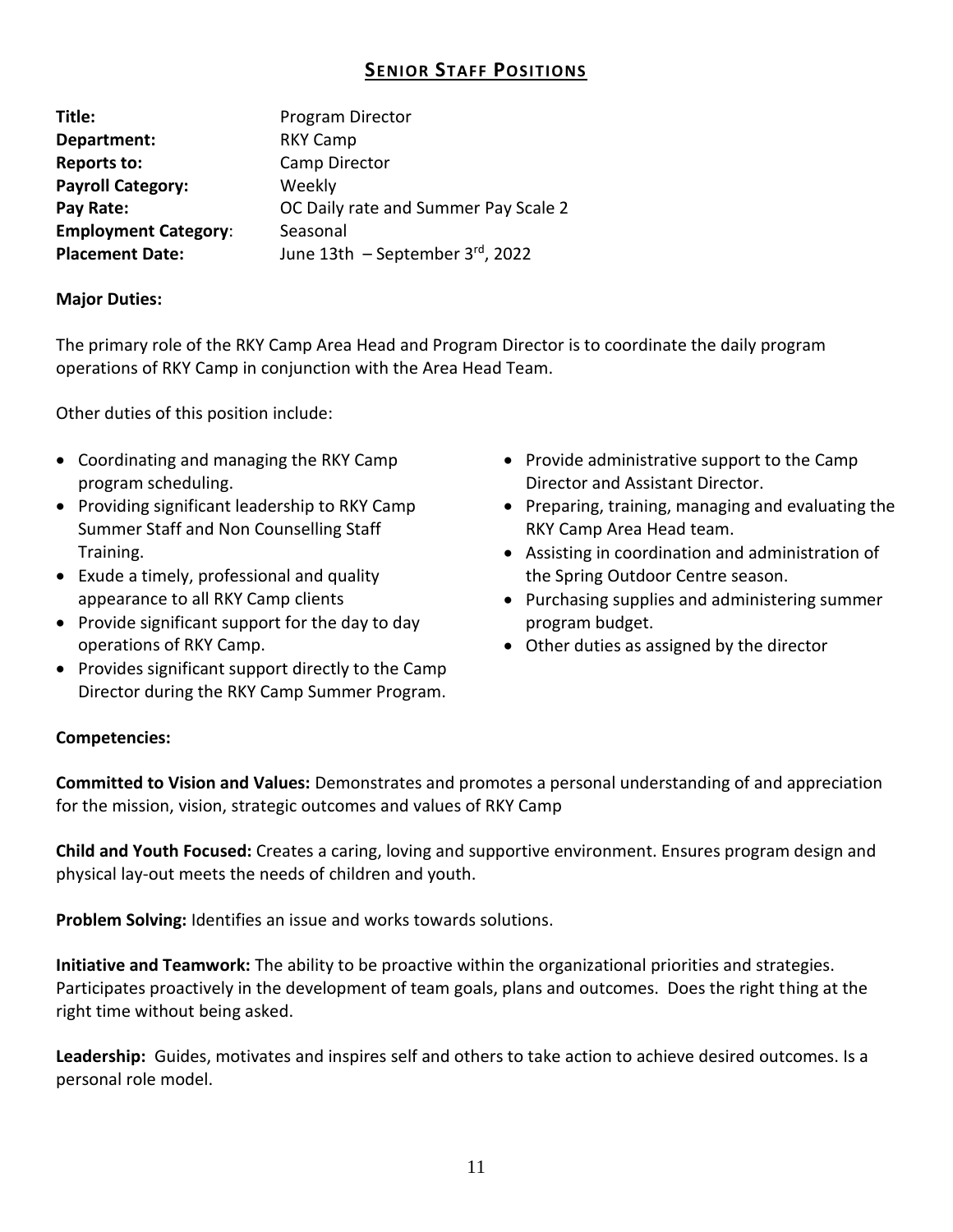**Tolerance for Ambiguity:** Functions effectively in situations of less than perfect or incomplete information. Remains flexible, versatile and continues to communicate clearly.

#### **Qualifications:**

- Previous experience working with youth in an overnight camp setting.
- Current certification in Standard First Aid and CPR C
- National Lifeguard Service Certification
- G class Driver's License and a clear driving record (Insurable under RKY Camp's automobile policy)
- A clear Criminal Reference Check, including Vulnerable Persons
- Pleasure Craft Operators Licence
- Additional qualifications (assets):
	- o Wilderness First Aid First Responder
	- o Challenge Course Facilitation Certification
	- o ORCKA Canoeing/Kayaking Certifications
	- o F Class Driver's License

| Title:                      | <b>Section Heads</b>                        |
|-----------------------------|---------------------------------------------|
| Department:                 | <b>RKY Camp</b>                             |
| <b>Reports to:</b>          | <b>RKY Camp Director</b>                    |
| <b>Payroll Category:</b>    | Weekly                                      |
| Pay Rate:                   | Pay scale 2                                 |
| <b>Employment Category:</b> | Seasonal                                    |
| <b>Placement Date:</b>      | June 13 <sup>th</sup> – September 3rd, 2022 |
|                             |                                             |

#### **Major Duties:**

The primary role of the section heads are is to act as a support for the RKY Camp Counselling Team. Duties of the head counsellor include:

- Coordinating and assigning cabins, staff and camper Provides significant support directly to the Camp placements for each RKY Camp summer session.
- Providing significant leadership to RKY Camp Summer Staff and Non Counselling Staff Training.
- Exude a timely, professional and quality appearance Provide administrative support to the Camp to all RKY Camp clients.
- Assist in the management of camper behavior and Training, supporting and evaluating the RKY Camp parent communication.
- Provide significant support for the day to day operations of RKY Camp.
- Director during the RKY Camp Summer Program.
- Prepare information for Camp Director and Counselling staff regarding RKY Camp Campers.
- Director and Assistant Director.
- Counselling Team.

# *Competencies:*

**Committed to Vision and Values:** Demonstrates and promotes a personal understanding of and appreciation for the mission, vision, strategic outcomes and values of RKY Camp

**Child and Youth Focused:** Creates a caring, loving and supportive environment. Ensures program design and physical lay-out meets the needs of children and youth.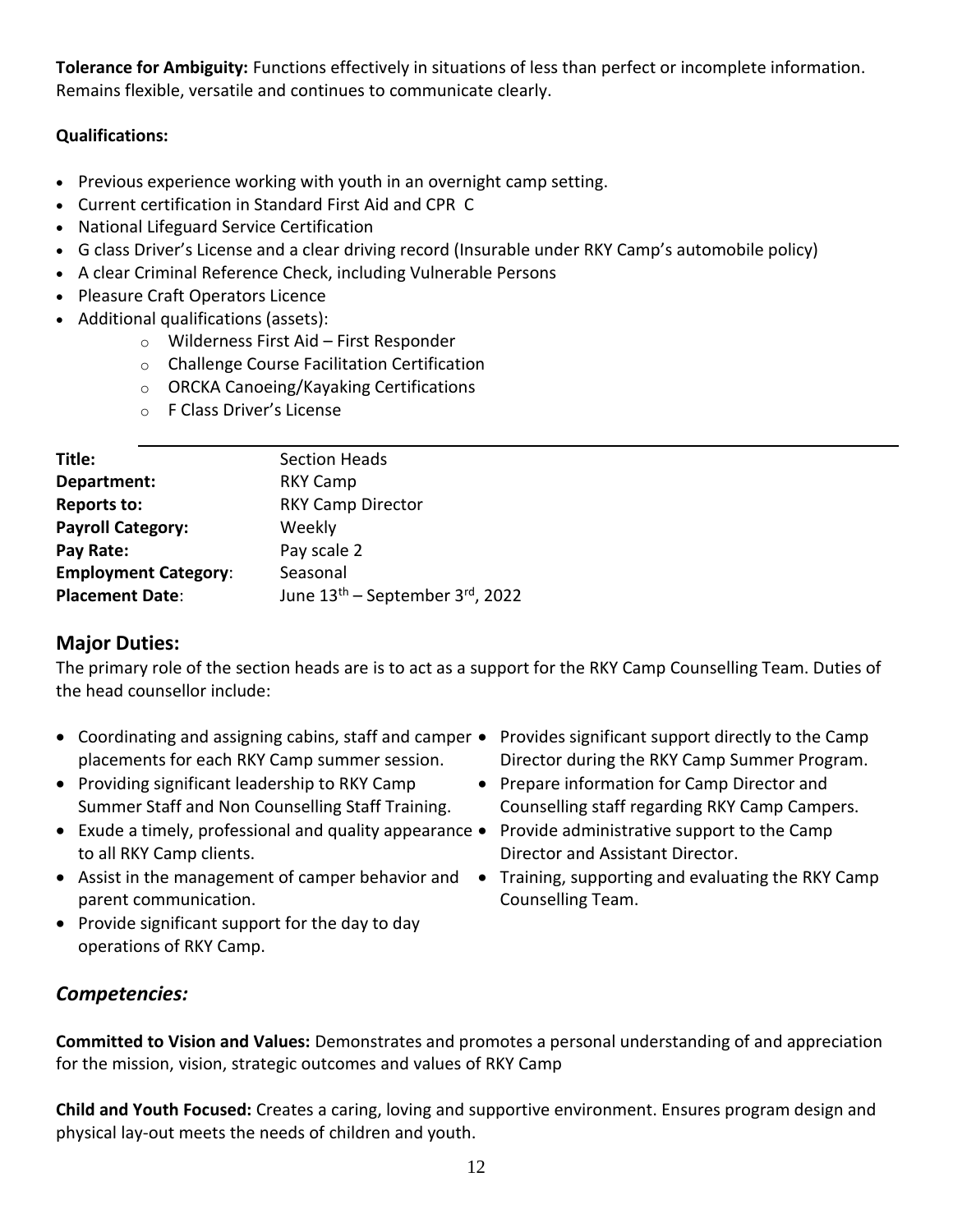**Problem Solving:** Identifies an issue and works towards solutions.

**Initiative and Teamwork:** The ability to be proactive within the organizational priorities and strategies. Participates proactively in the development of team goals, plans and outcomes.

**Leadership:** Guides, motivates and inspires self and others to take action to achieve desired outcomes. Is a personal role model.

**Tolerance for Ambiguity:** Functions effectively in situations of less than perfect or incomplete information. Remains flexible, versatile and continues to communicate clearly.

# **Qualifications:**

- Previous overnight summer camp experience.
- Current certification in Standard First Aid and CPR Level C
- National Lifeguard Service Certification
- G class Driver's License and a clear driving record (Insurable under RKY Camp's automobile policy)
- A clear Criminal Reference Check, including Vulnerable Persons
- Additional qualifications (assets):
	- o Wilderness First Aid First Responder
	- o Challenge Course Facilitation Certification
	- o ORCKA Canoeing/Kayaking Certifications
	- o F Class Driver's License

| Title:                      | Leadership Director                                      |
|-----------------------------|----------------------------------------------------------|
| Department:                 | <b>RKY Camp</b>                                          |
| Reports to:                 | <b>RKY Camp Assistant Director</b>                       |
| <b>Payroll Category:</b>    | Weekly                                                   |
| Pay Rate:                   | Pay Scale 2                                              |
| <b>Employment Category:</b> | Seasonal                                                 |
| <b>Placement Date:</b>      | June 13 <sup>th</sup> – September 3 <sup>rd</sup> , 2022 |

# **Major Duties:**

The primary role of the Leadership Director is to ensure the proper running of RKY Camp's leadership program. The duties of the Leadership Director include:

- Supervising, training and providing feedback to the RKY Camp Leadership Counsellors.
- Managing, executing and evaluating the RKY Camp LIT and CIT Programs
- Coordinating all Leadership Program Out trips and Certification Programs.
- Assist in the management of camper behavior and parent communication.
- Provide significant support for the day to day operations of RKY Camp.
- Provides significant support directly to the Camp Director during the RKY Camp Summer Program.
- Prepare information to the Camp Director regarding RKY Camp Leadership Campers and Staff.
- Provide administrative support to the Camp Director and Assistant Director.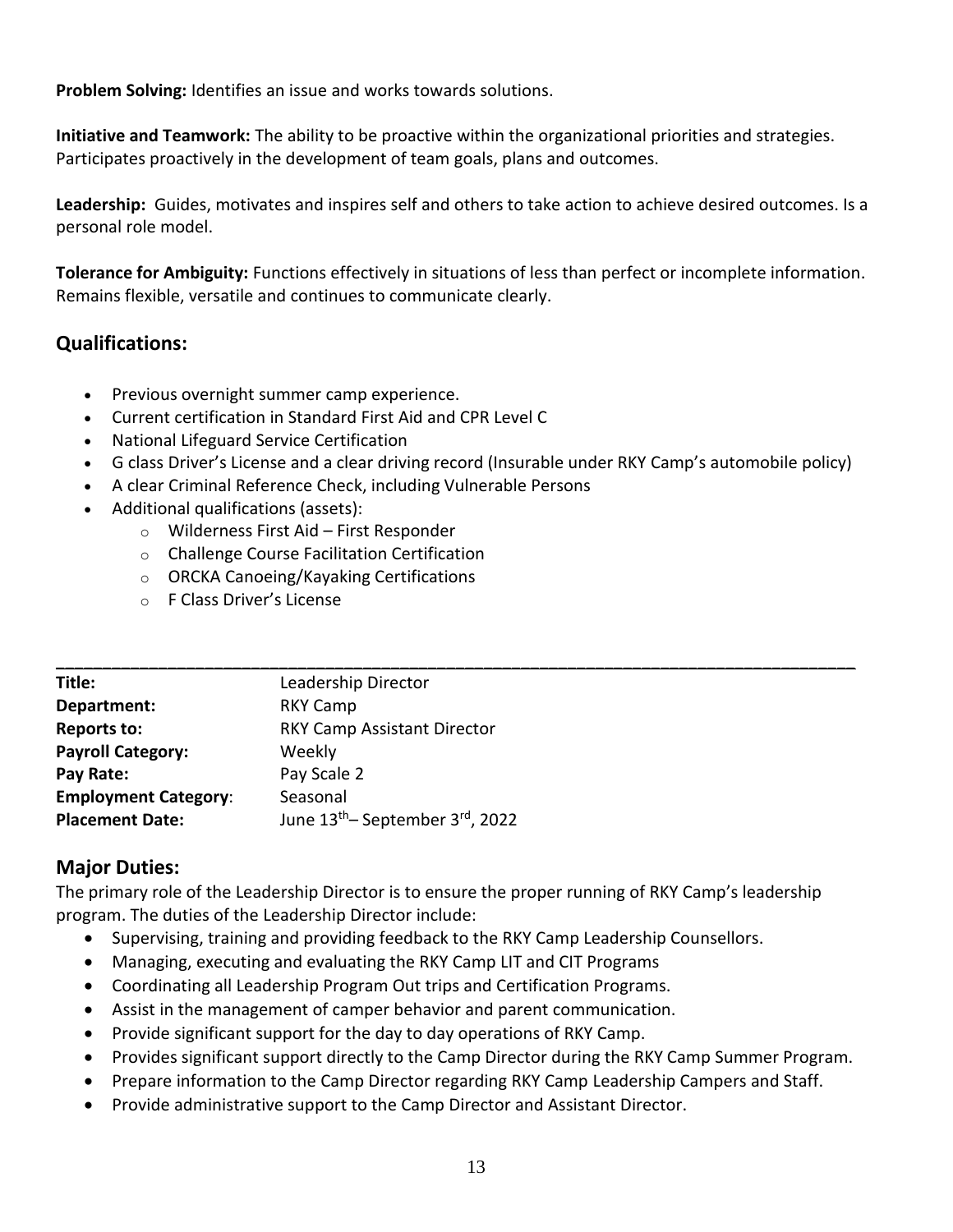#### **Competencies:**

**Committed to Vision and Values:** Demonstrates and promotes a personal understanding of and appreciation for the mission, vision, strategic outcomes and values of RKY Camp

**Child and Youth Focused:** Creates a caring, loving and supportive environment. Ensures program design and physical lay-out meets the needs of children and youth.

**Problem Solving:** Identifies an issue and works towards solutions.

**Initiative and Teamwork:** The ability to be proactive within the organizational priorities and strategies. Participates proactively in the development of team goals, plans and outcomes.

**Leadership:** Guides, motivates and inspires self and others to take action to achieve desired outcomes. Is a personal role model.

**Planning and Organization:** Establishes a clearly defined and effect course of action for self and others to accomplish short and long term work goals. Manages own time in order to concentrate efforts on priority projects.

**\_\_\_\_\_\_\_\_\_\_\_\_\_\_\_\_\_\_\_\_\_\_\_\_\_\_\_\_\_\_\_\_\_\_\_\_\_\_\_\_\_\_\_\_\_\_\_\_\_\_\_\_\_\_\_\_\_\_\_\_\_\_\_\_\_\_\_\_\_\_\_\_\_\_\_\_\_\_\_\_\_\_\_\_\_\_\_**

#### **Qualifications:**

- Previous overnight summer camp and out tripping experience.
- Current certification in Standard First Aid and CPR Level C
- G class Driver's License and a clear driving record (Insurable under RKY Camp's automobile policy)
- A clear Criminal Reference Check, including Vulnerable Persons
- National Lifeguard Service Certification
- Additional qualifications (assets):
	- o Wilderness First Aid First Responder
	- o F Class Driver's License

| Title:                      | Integration Coordinator/Assistant Wellness Coordinator |
|-----------------------------|--------------------------------------------------------|
| Department:                 | <b>RKY Camp</b>                                        |
| <b>Reports to:</b>          | <b>RKY Camp Director</b>                               |
| <b>Payroll Category:</b>    | Weekly                                                 |
| Pay Rate:                   | Pay Scale 2                                            |
| <b>Employment Category:</b> | Seasonal                                               |
| <b>Placement Date:</b>      | June $13th$ – September 3 <sup>rd</sup> , 2022         |

#### **Major Duties:**

The primary role of the head Integration Coordinator/Tuck shop supervisor is to provide leadership to RKY Camps integration program. The Integration Coordinator shall:

• Coordinating and assigning cabins, staff and camper placements for each RKY Camp summer session.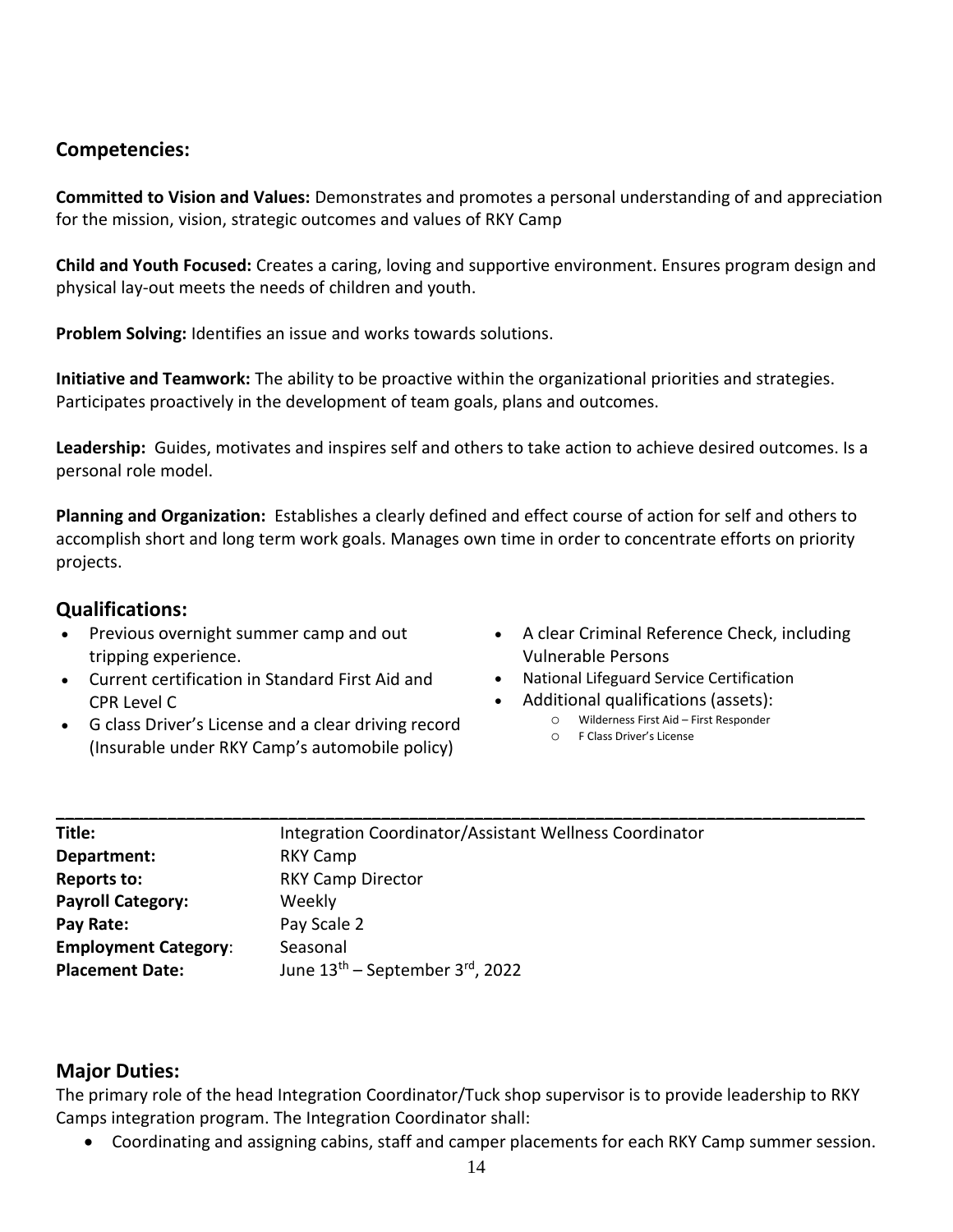- Providing significant leadership to RKY Camp Summer Staff and Non Counselling Staff Training.
- Exude a timely, professional and quality appearance to all RKY Camp clients.
- Assist in the management of camper behavior and parent communication.
- Provide significant support for the day to day operations of RKY Camp.
- Provides significant support directly to the Camp Director during the RKY Camp Summer Program.
- Prepare information for Camp Director and Counselling staff regarding RKY Camp Integration Campers.
- Provide administrative support to the Camp Director and Assistant Director.
- Training, supporting and evaluating the RKY Camp staff involved with integration program
- Assist in overall camp wellness duties

#### *Competencies:*

**Committed to Vision and Values:** Demonstrates and promotes a personal understanding of and appreciation for the mission, vision, strategic outcomes and values of RKY Camp

**Child and Youth Focused:** Creates a caring, loving and supportive environment. Ensures program design and physical lay-out meets the needs of children and youth.

**Problem Solving:** Identifies an issue and works towards solutions.

**Initiative and Teamwork:** The ability to be proactive within the organizational priorities and strategies. Participates proactively in the development of team goals, plans and outcomes.

**Leadership:** Guides, motivates and inspires self and others to take action to achieve desired outcomes. Is a personal role model.

**Diversity:** Appreciates that people with different opinions, backgrounds and characteristics bring a richness to RKY Camp. Promotes fairness and respect while making ever effort to educate self and others about diversity.

- Previous overnight summer camp experience and experience working with vulnerable populations and individuals with disabilities.
- Current certification in Standard First Aid and CPR Level C
- National Lifeguard Service Certification
- G class Driver's License and a clear driving record (Insurable under RKY Camp's automobile policy)
- A clear Criminal Reference Check, including Vulnerable Persons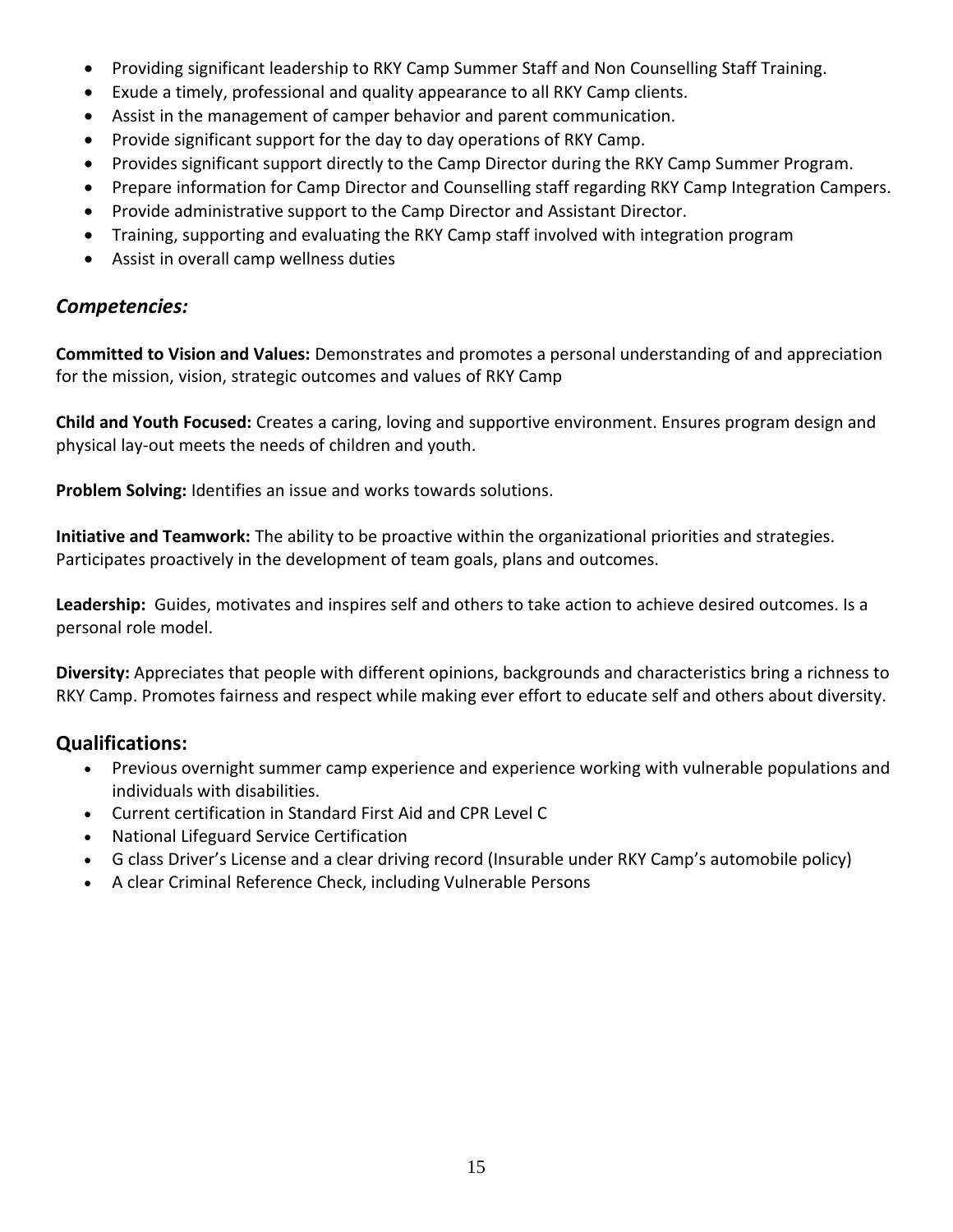**\_\_\_\_\_\_\_\_\_\_\_\_\_\_\_\_\_\_\_\_\_\_\_\_\_\_\_\_\_\_\_\_\_\_\_\_\_\_\_\_\_\_\_\_\_\_\_\_\_\_\_\_\_\_\_\_\_\_\_\_\_\_\_\_\_\_\_\_\_\_\_\_\_\_\_\_\_\_\_\_\_\_\_\_\_\_ Title:** Wellness Coordinator **Department:** RKY Camp **Reports to:** RKY Camp Director **Payroll Category:** \$16/hour **Employment Category:** Seasonal Placement Date(s): June 13<sup>th</sup> – September 3rd, 2022

#### **Major Duties:**

The primary role of the volunteer wellness coordinator is aid in the day to day Wellness operations of RKY Camp.

- Aiding with Opening day intake and wellness centre organization.
- Daily tasks:
	- o Daily Scheduled Medication Distribution
	- o Providing First Aid
	- o Documentation and Reporting
	- o Parent Communication
- Stocking and re-stocking various camp first aid kits.
- Conducting Post Out Trip wellness Checks on all participants
- Participating in Senior Staff Duties of RKY Camp
- Transporting campers to local Clinic
- Providing Wellness Directives to Camp as required
- Communicating with the Camp Director on a daily basis
- Other Duties as Required

#### **Competencies:**

**Committed to Vision and Values:** Demonstrates and promotes a personal understanding of and appreciation for the mission, vision, strategic outcomes and values of RKY Camp

**Child and Youth Focused:** Creates a caring, loving and supportive environment. Ensures program design and physical lay-out meets the needs of children and youth.

**Problem Solving:** Identifies an issue and works towards solutions.

**Initiative and Teamwork:** The ability to be proactive within the organizational priorities and strategies. Participates proactively in the development of team goals, plans and outcomes.

**Leadership:** Guides, motivates and inspires self and others to take action to achieve desired outcomes. Is a personal role model.

**Planning and Organization:** Establishes a clearly defined and effect course of action for self and others to accomplish short and long term work goals. Manages own time in order to concentrate efforts on priority projects.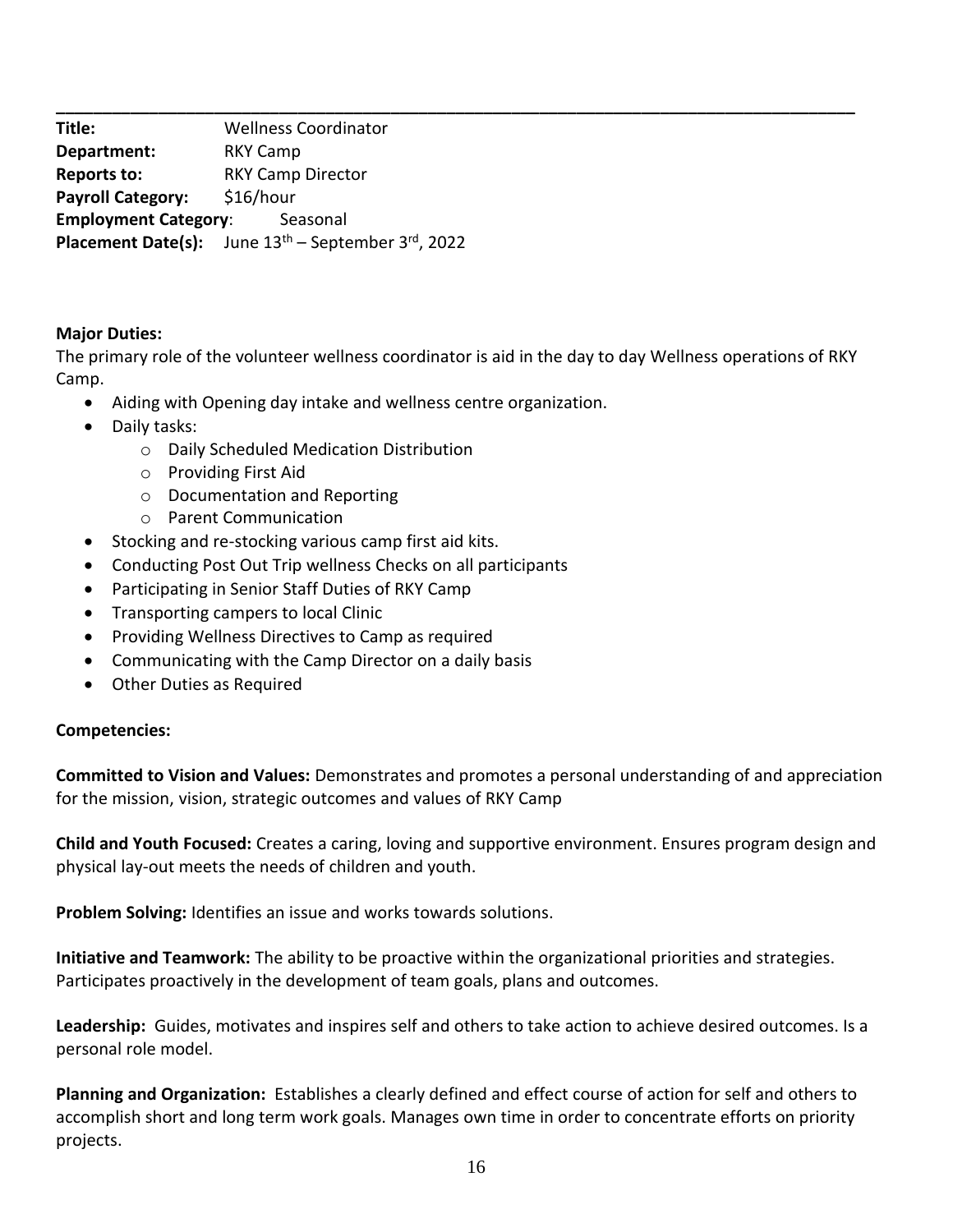#### **Qualifications:**

- Experience or a desire to work with Children and Youth
- Minimum 2 years in a Professional Nursing Program
	- o Additional Qualifications: RN, RPN, LPN, MD, EMT,
- Current certification in Standard First Aid and CPR Level C
- G class Driver's License and a clear driving record (Insurable under RKY Camp's automobile policy)

**\_\_\_\_\_\_\_\_\_\_\_\_\_\_\_\_\_\_\_\_\_\_\_\_\_\_\_\_\_\_\_\_\_\_\_\_\_\_\_\_\_\_\_\_\_\_\_\_\_\_\_\_\_\_\_\_\_\_\_\_\_\_\_\_\_\_\_\_\_\_\_\_\_\_\_\_\_\_\_\_\_\_\_\_\_\_\_**

- A clear Criminal Reference Check, including Vulnerable Persons
- Additional experience healthcare experience.

| Title:                      | <b>Out Tripping Director</b>                |
|-----------------------------|---------------------------------------------|
| Department:                 | <b>RKY Camp</b>                             |
| Reports to:                 | <b>RKY Camp Director</b>                    |
| <b>Payroll Category:</b>    | Weekly                                      |
| Pay Rtae:                   | Pay Scale 2                                 |
| <b>Employment Category:</b> | Seasonal                                    |
| <b>Placement Date:</b>      | June 13 <sup>th</sup> – September 3rd, 2022 |

#### **Major Duties:**

The primary role of the Out Tripping Section head is to provide leadership to both RKY Camps Out Trip Area and Camp Craft Skill Area

- Coordinating and designing the skill development for the Camp Craft and Out Trip Program.
- Schedule all of RKY Camp's Out Trips and supervised the RKY Camp Trip Staff
- Supervises and oversees the Camp Craft Skill area tripping staff are to be integrated in the daily lessons.
- Provides significant leadership regarding scheduling, gear management and program quality control.
- Designs age appropriate route for all RKY Camp out trips.
- Maintaining a tidy and stocked Out Tripping Area.
- Coordinating with the Head Counsellors and Program Director the session trip schedule.
- Gear maintenance and repair.
- Menu planning and food ordering
- Contributing to the evaluations and coaching of the counselling team.
- Providing significant leadership to RKY Camp Summer Staff and Non Counselling Staff Training.
- Exude a timely, professional and quality appearance to all RKY Camp clients.

#### *Competencies:*

**Committed to Vision and Values:** Demonstrates and promotes a personal understanding of and appreciation for the mission, vision, strategic outcomes and values of RKY Camp

**Child and Youth Focused:** Creates a caring, loving and supportive environment. Ensures program design and physical lay-out meets the needs of children and youth.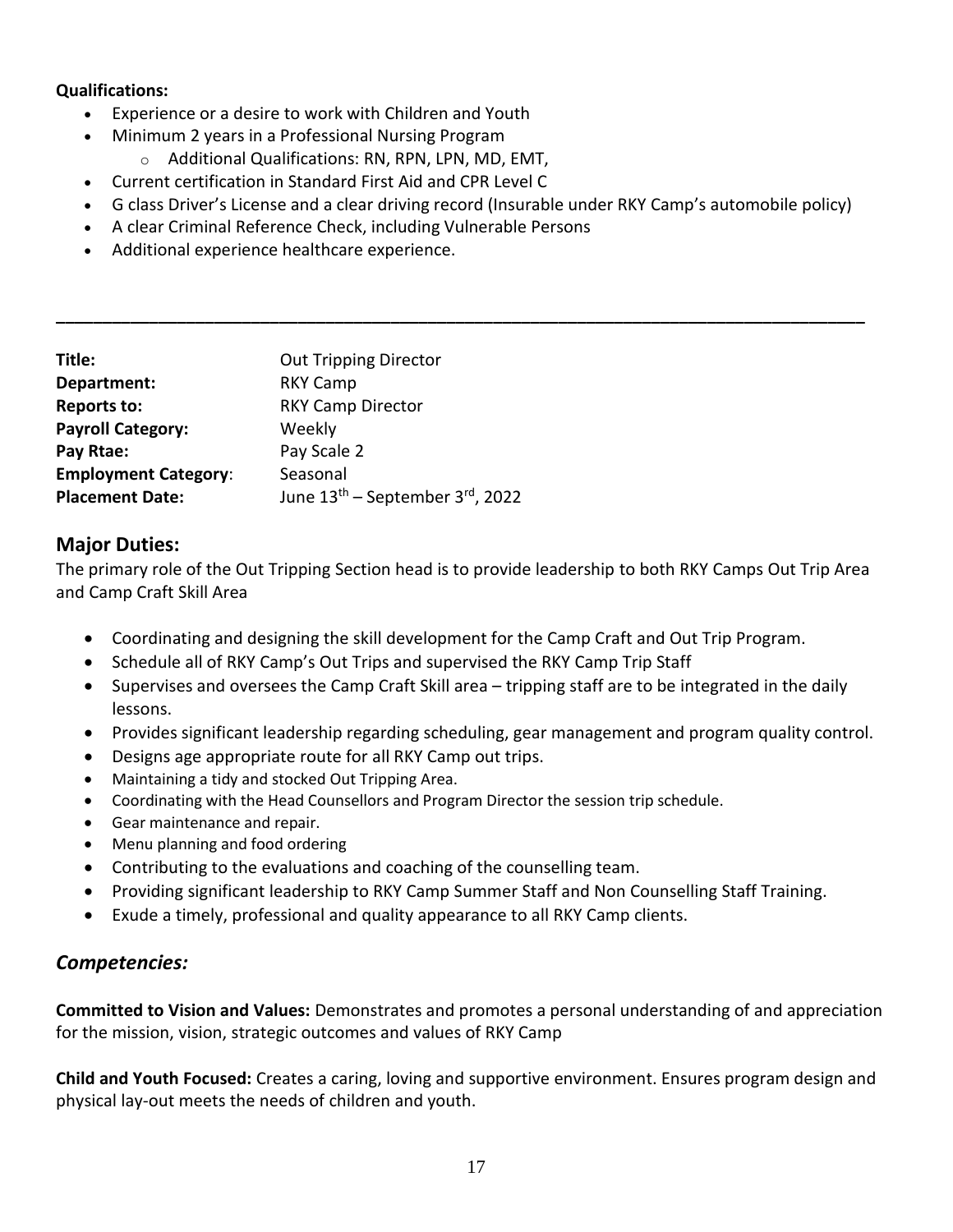**Problem Solving:** Identifies an issue and works towards solutions.

**Initiative and Teamwork:** The ability to be proactive within the organizational priorities and strategies. Participates proactively in the development of team goals, plans and outcomes.

**Leadership:** Guides, motivates and inspires self and others to take action to achieve desired outcomes. Is a personal role model.

- Previous overnight summer camp experience and experience in an out tripping environment.
- Current certification in Standard First Aid and CPR Level C
- National Lifeguard Service Certification
- G class Driver's License and a clear driving record (Insurable under RKY Camp's automobile policy)
- A clear vulnerable sector Criminal Reference Check, including Vulnerable Persons
- Additional qualifications **(At least one of):**
	- o Wilderness First Aid First Responder
	- o F Class Driver's License
	- o ORCKA Flat water or Moving Water Certifications
	- o Advanced Aquatic Leadership Certifications
	- o Food Handlers Certification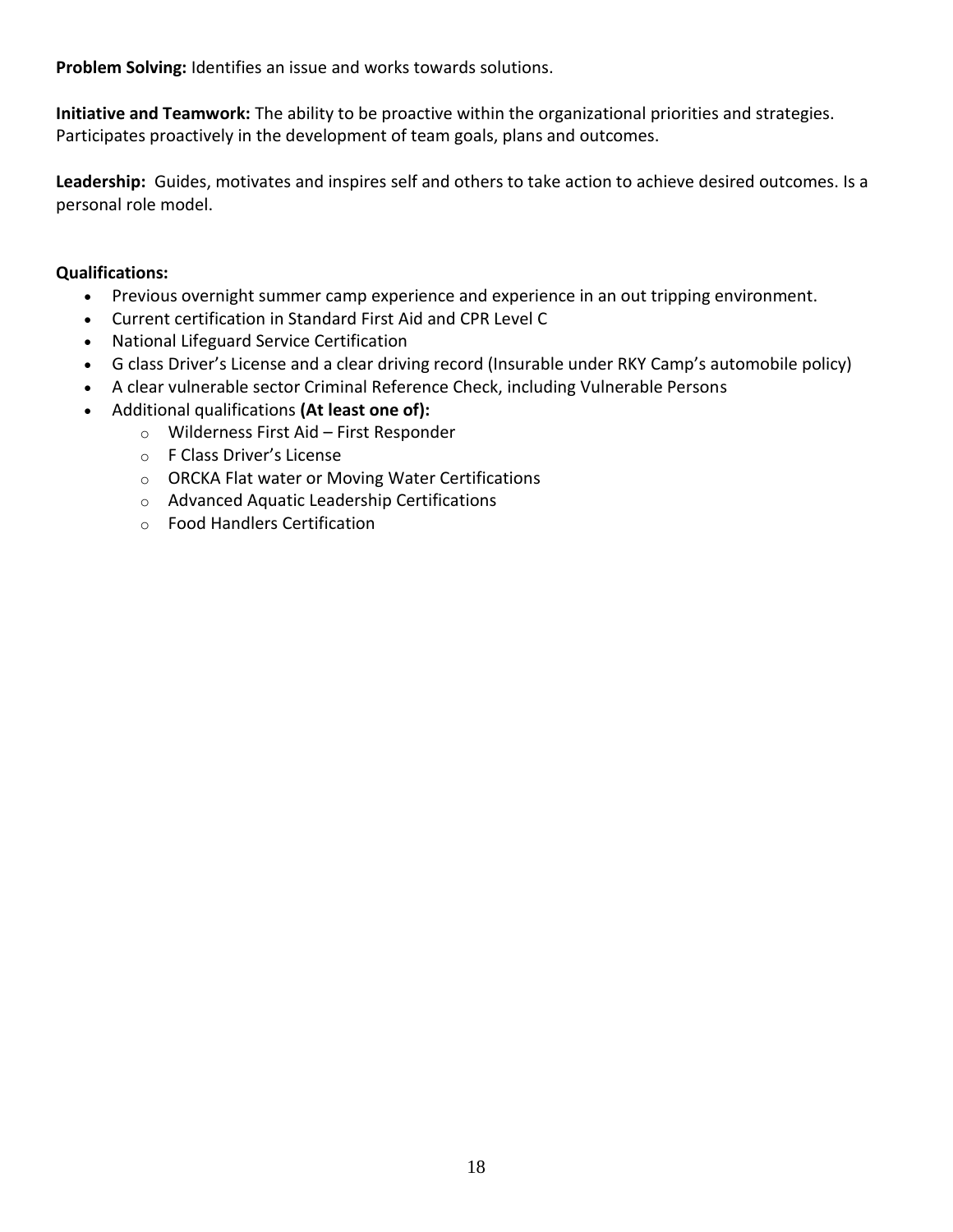#### **PROGRAM STAFF POSITIONS**

#### **PROGRAM STAFF COMPETENCIES**

**Committed to Vision and Values:** Demonstrates and promotes a personal understanding of and appreciation for the mission, vision, strategic outcomes and values of RKY Camp

**Child and Youth Focused:** Creates a caring, loving and supportive environment. Ensures program design and physical lay-out meets the needs of children and youth.

**Problem Solving:** Identifies an issue and works towards solutions.

**Initiative and Teamwork:** The ability to be proactive within the organizational priorities and strategies. Participates proactively in the development of team goals, plans and outcomes.

**Leadership:** Guides, motivates and inspires self and others to take action to achieve desired outcomes. Is a personal role model.

| Title:                      | Nature Area Head                            |
|-----------------------------|---------------------------------------------|
| Department:                 | <b>RKY Camp</b>                             |
| <b>Reports to:</b>          | Program Director                            |
| <b>Payroll Category:</b>    | Weekly                                      |
| Pay Rate:                   | Pay Scale 1                                 |
| <b>Employment Category:</b> | Seasonal                                    |
| <b>Placement Date:</b>      | June 26 <sup>th</sup> – September 3rd, 2022 |

#### **Major Duties:**

The primary role of the RKY Camp, Nature Area head is to provide leadership to the RKY Camp, Nature program and act in conjunction with the Area Head team to deliver all RKY Camp programming. Duties include:

- Providing significant leadership to RKY Camp Summer Staff Training
- Exuding a timely, professional and quality appearance to all RKY Camp clients.
- Providing significant support for the day to day operations of RKY Camp.
- Gear management and repair
- Delivering the RKY Camp, Nature program.
- Acting as a role model to the RKY Camp Staff Team
- Management of Nature Area Staff, including training, supervision and evaluation.

- Previous experience working with youth in a overnight camp setting.
- Current certification in Standard First Aid and CPR C
- National Lifeguard Certifications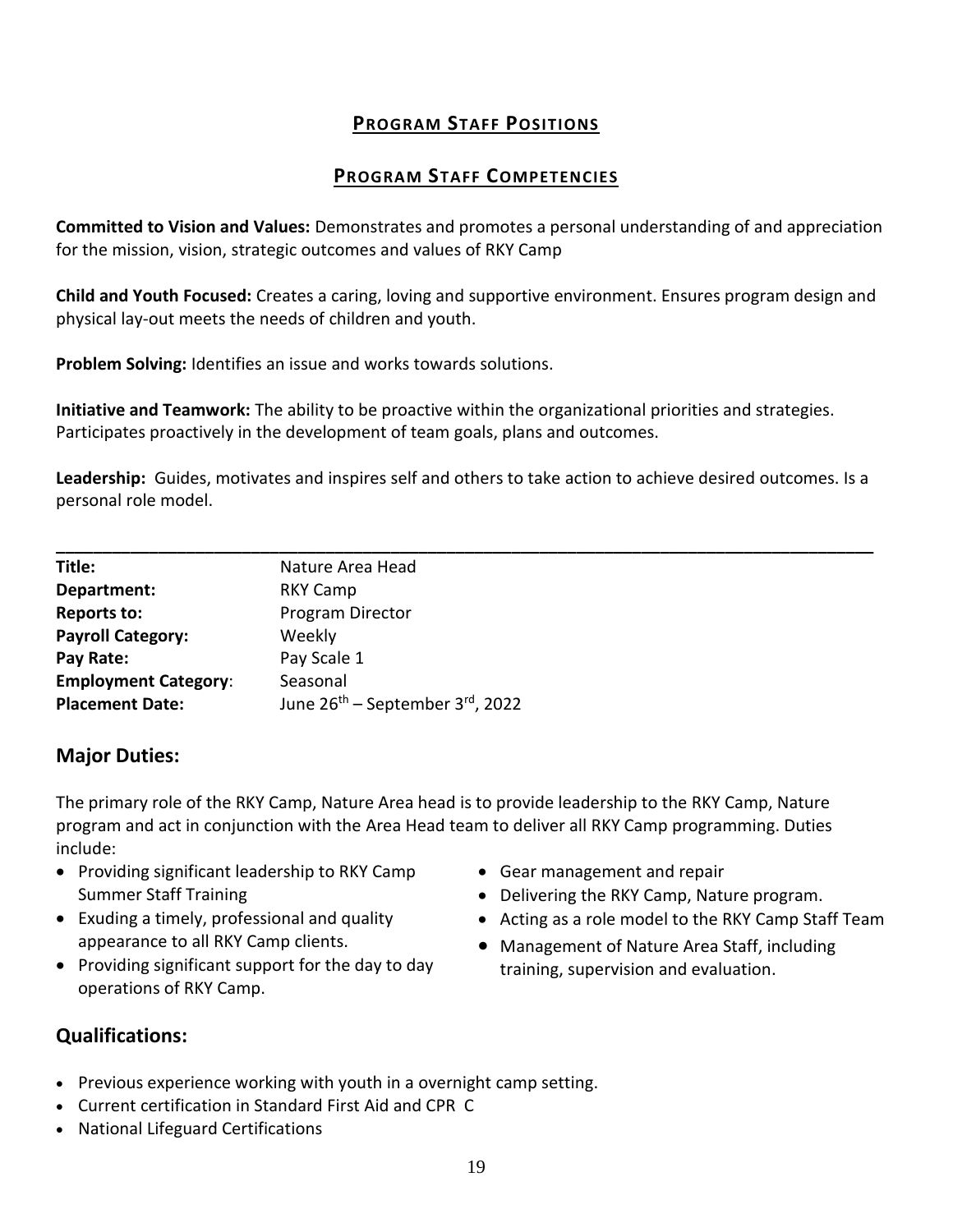- A clear Criminal Reference Check, including Vulnerable Persons
- Additional qualifications (assets):
	- o Wilderness First Aid First Responder
	- o Out tripping Certifications and Experience

| Title:                      | Arts and Crafts Area Head                   |
|-----------------------------|---------------------------------------------|
| Department:                 | <b>RKY Camp</b>                             |
| <b>Reports to:</b>          | Program Director                            |
| <b>Payroll Category:</b>    | Weekly                                      |
| Pay Rate:                   | Pay Scale 1                                 |
| <b>Employment Category:</b> | Seasonal                                    |
| <b>Placement Date:</b>      | June 26 <sup>th</sup> – September 3rd, 2022 |
|                             |                                             |

The primary role of the RKY Camp, Arts and Crafts Area head is to provide leadership to the RKY Camp, Arts and Crafts program and act in conjunction with the Area Head team to deliver all RKY Camp programming. Duties include:

- Providing significant leadership to RKY Camp Summer Staff Training
- Exuding a timely, professional and quality appearance to all RKY Camp clients.
- Providing significant support for the day to day operations of RKY Camp.
- Supply management, repair and ordering.
- Delivering the RKY Camp, Arts and Crafts program.
- Acting as a role model to the RKY Camp Staff Team
- Management of Arts and Crafts Area Staff, including training, supervision and evaluation.

- Previous experience working with youth in a overnight camp setting.
- Current certification in Standard First Aid and CPR C
- A clear Criminal Reference Check, including Vulnerable Persons
- National Lifeguard Service Certifications
- Additional qualifications (assets):
	- o Wilderness First Aid First Responder
	- o Out tripping Certifications and Experience
	- o Previous musical or artistic experience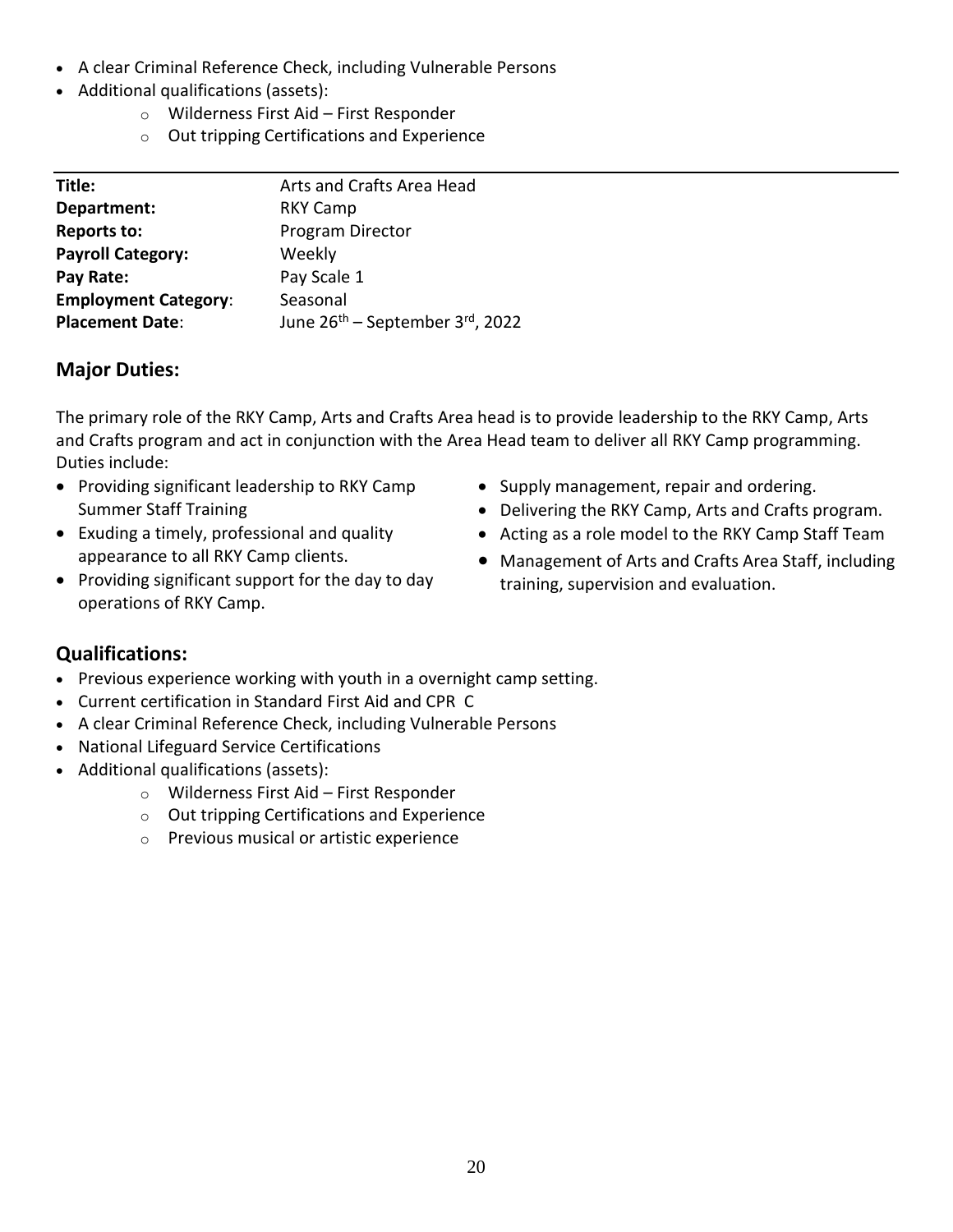| Title:                      | Adventure Area Head                         |
|-----------------------------|---------------------------------------------|
| Department:                 | <b>RKY Camp</b>                             |
| Reports to:                 | Program Director                            |
| <b>Payroll Category:</b>    | Weekly                                      |
| Pay Rate:                   | Pay Scale 1                                 |
| <b>Employment Category:</b> | Seasonal                                    |
| <b>Placement Date:</b>      | June 26 <sup>th</sup> – September 3rd, 2022 |
|                             |                                             |

The primary role of the RKY Camp Area Adventure Area head is to provide leadership to the RKY Camp Adventure program and act in conjunction with the Area Head team to deliver all RKY Camp programming. Duties include:

- Providing significant leadership to RKY Camp Summer Staff Training
- Exuding a timely, professional and quality appearance to all RKY Camp clients.
- Providing significant support for the day to day operations of RKY Camp.
- Gear management, repair and logging.

- Challenge Course certification (course cost covered Bronze Cross (Minimum) by RKY Camp)
- Previous experience working with youth in a overnight camp setting.
- Previous experience working with Adventure programming.
- Current certification in Standard First Aid and CPR/C
- Daily gear inspections
- Delivering the RKY Camp, Adventure program.
- Acting as a role model to the RKY Camp Staff Team
- Management of Adventure Area Staff, including training, supervision and evaluation.
- 
- A clear Criminal Reference Check, including Vulnerable Persons
- Additional qualifications (assets):
	- o Wilderness First Aid training
	- o National Lifeguard Certification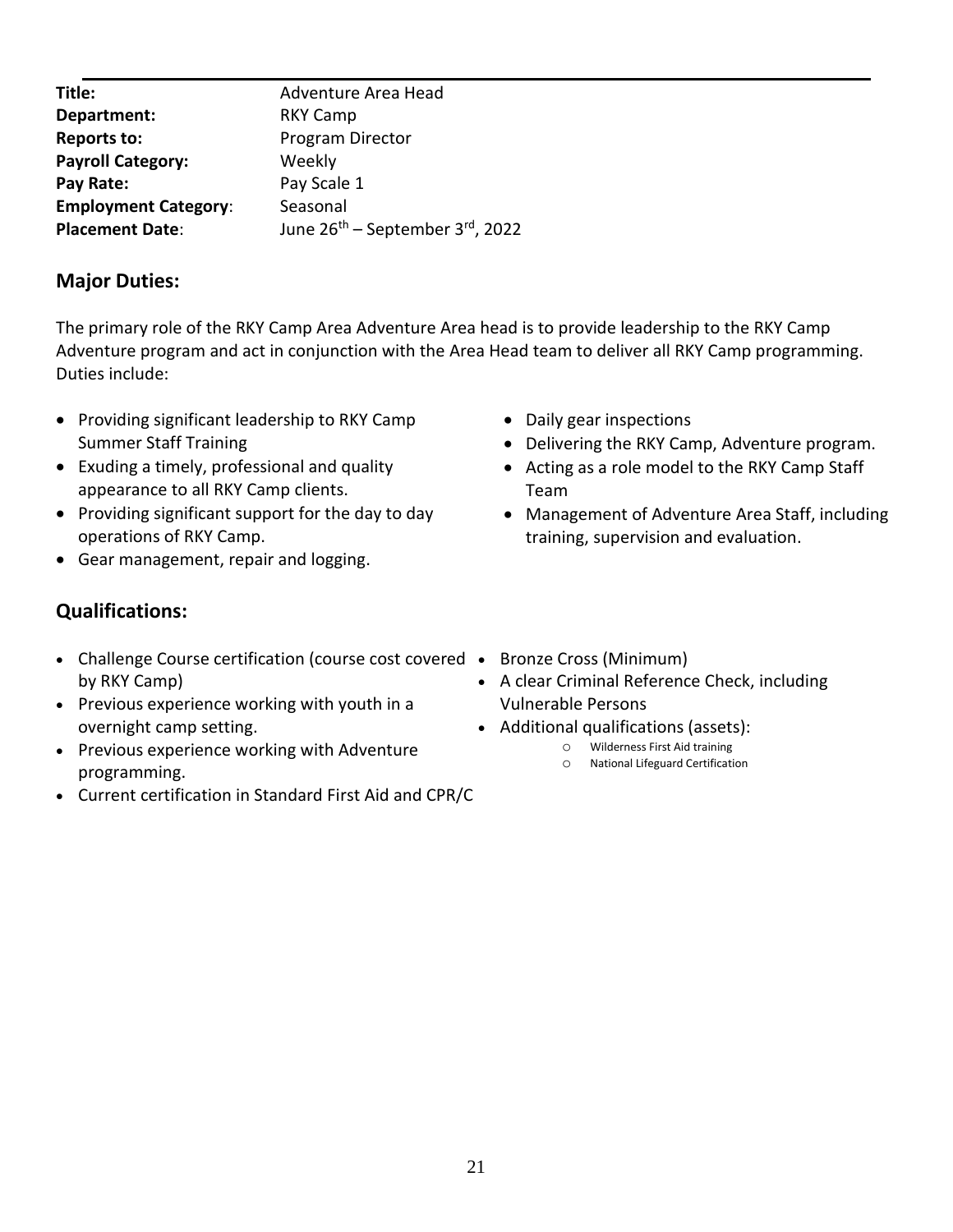| Title:                      | Swimming Area Head                                |
|-----------------------------|---------------------------------------------------|
| Department:                 | <b>RKY Camp</b>                                   |
| <b>Reports to:</b>          | Program Director                                  |
| <b>Payroll Category:</b>    | Weekly                                            |
| Pay Rate:                   | Pay Scale 1                                       |
| <b>Employment Category:</b> | Seasonal                                          |
| <b>Placement Date:</b>      | June $26^{th}$ – September 3 <sup>rd</sup> , 2022 |

The primary role of the RKY Camp Swimming Area head is to provide leadership to the RKY Camp Swimming program and act in conjunction with the Area Head team to deliver all RKY Camp programming. Duties include:

- Coordinating and managing the RKY Camp program Gear management and repair scheduling.
- Providing significant leadership to RKY Camp Summer Staff Training
- Exuding a timely, professional and quality appearance to all RKY Camp clients.
- Providing significant support for the day to day operations of RKY Camp.
- 
- Working in conjunction with the Boating Area head to facilitate all Water Emergencies and policies/procedures.
- Management of Swimming Area Staff, including training, supervision and evaluation.

- Previous experience working with youth in a overnight camp setting.
- Current certification in Standard First Aid and CPR/C Additional qualifications (assets):
- National Lifeguard Service Certification
- Additional Advanced Lifesaving Society Qualifications (IE, Examiners)
- A clear vulnerable sector Criminal Reference Check.
- Pleasure Craft Operators Licence
- - o Wilderness First Aid First Responder
	- o ORCKA Canoeing/Kayaking Certifications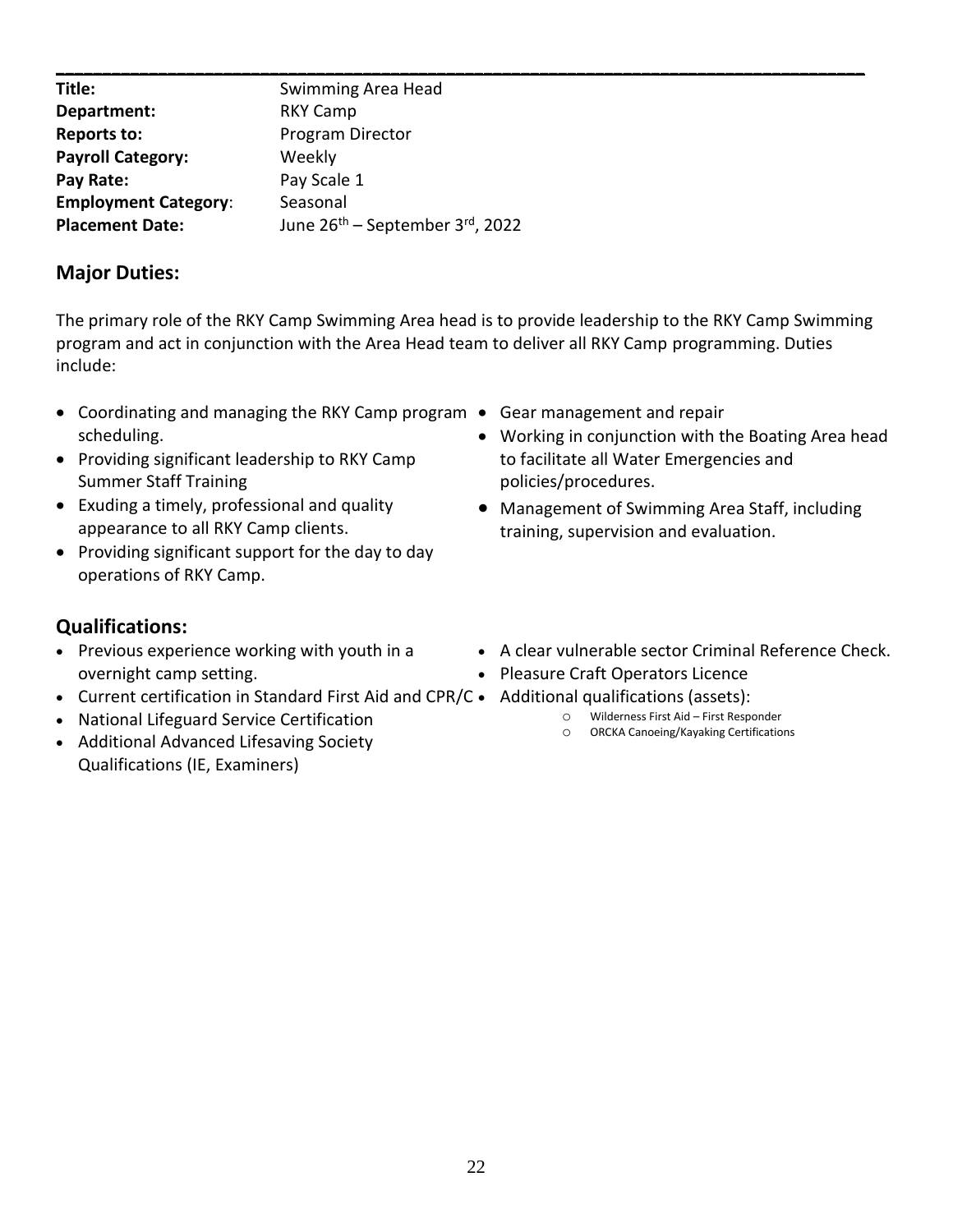| Title:                      | Boating Area Head                                 |  |
|-----------------------------|---------------------------------------------------|--|
| Department:                 | <b>RKY Camp</b>                                   |  |
| <b>Reports to:</b>          | Program Director                                  |  |
| <b>Payroll Category:</b>    | Pay Scale                                         |  |
| Pay Grade:                  | Weekly                                            |  |
| <b>Employment Category:</b> | Seasonal                                          |  |
| <b>Placement Date:</b>      | June $26^{th}$ – September 3 <sup>rd</sup> , 2022 |  |

The primary role of the Boating Area head is to provide leadership to the RKY Camp Boating program and act in conjunction with the Area Head team to deliver all RKY Camp programming. Duties include:

- Providing significant leadership to RKY Camp Summer Staff Training
- Exuding a timely, professional and quality appearance to all RKY Camp clients.
- Providing significant support for the day to day operations of RKY Camp.

- Previous experience working with youth in a overnight camp setting.
- Current certification in Standard First Aid and CPR C
- National Lifeguard Service Certification
- A clear Criminal Reference Check, including Vulnerable Persons
- Gear management and repair
- Working in conjunction with the Swimming Area head to facilitate all Water Emergencies and policies/procedures.
- Management of Boating Area Staff, including training, supervision and evaluation.
	- Pleasure Craft Operators Licence
	- ORCKA Canoeing/Kayaking Certifications
	- Additional qualifications (assets):
		- o Wilderness First Aid First Responder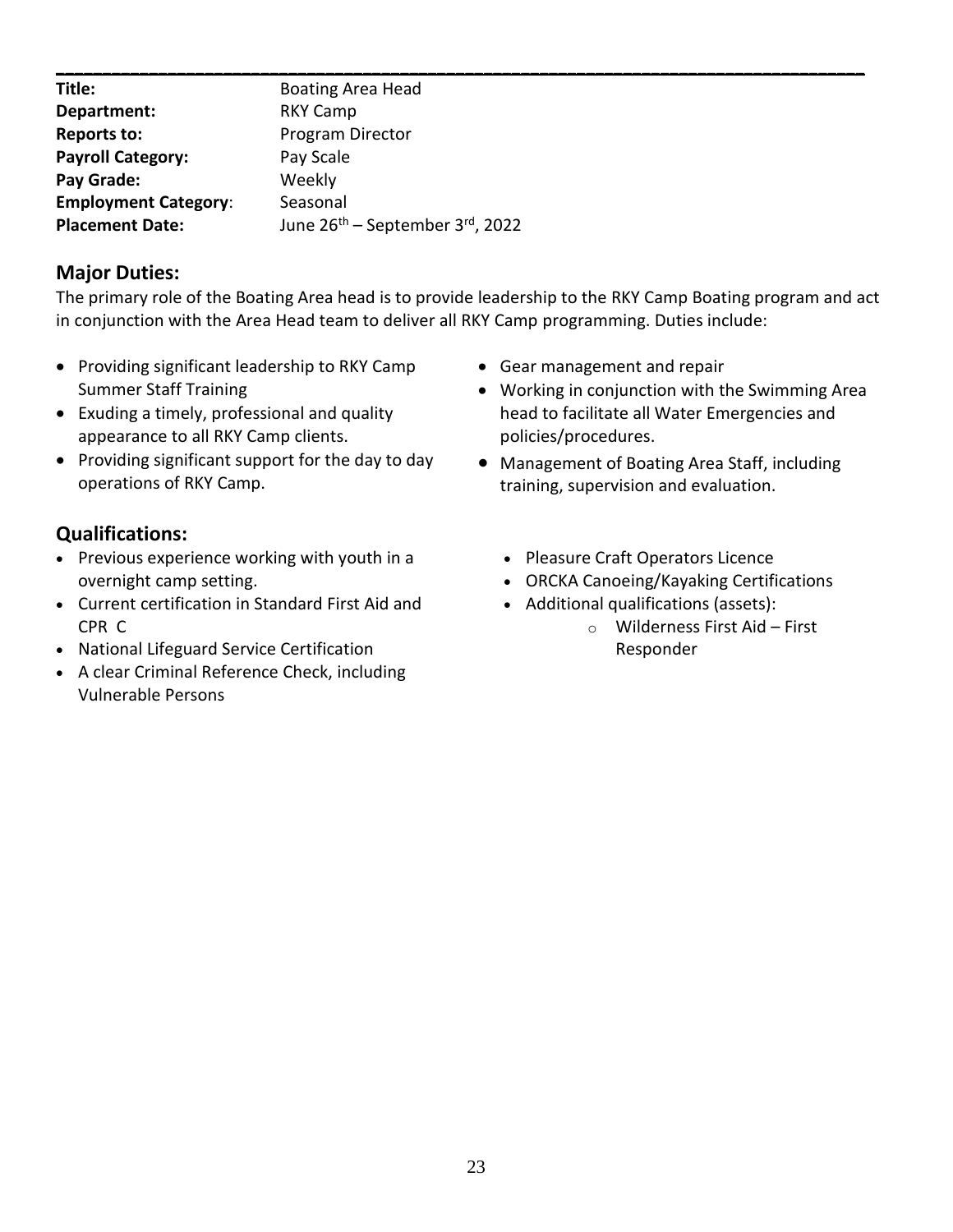| Title:                      | Music Area Head                                   |
|-----------------------------|---------------------------------------------------|
| Department:                 | RKY Camp                                          |
| <b>Reports to:</b>          | Program Director                                  |
| <b>Payroll Category:</b>    | Weekly                                            |
| Pay Rate:                   | Pay Scale 1                                       |
| <b>Employment Category:</b> | Seasonal                                          |
| <b>Placement Date:</b>      | June $26^{th}$ – September 3 <sup>rd</sup> , 2022 |

The primary role of the Music Area head is to provide leadership to the RKY Camp, Music program and act in conjunction with the Area Head team to deliver all RKY Camp programming. Duties include:

- Providing significant leadership to RKY Camp Summer Staff Training
- Exuding a timely, professional and quality appearance to all RKY Camp clients.
- Providing significant support for the day to day operations of RKY Camp.
- Delivery and Design of the RKY Camp, Music program.
- Acting as a role model to the RKY Camp Staff Team
- Management of Music Area Staff, including training, supervision and evaluation.

• Instrument Repair and Care

- Previous experience working with youth in an overnight camp setting.
- Current certification in Standard First Aid and CPR C
- A clear Criminal Reference Check, including Vulnerable Persons
- National Lifesaving Service Certification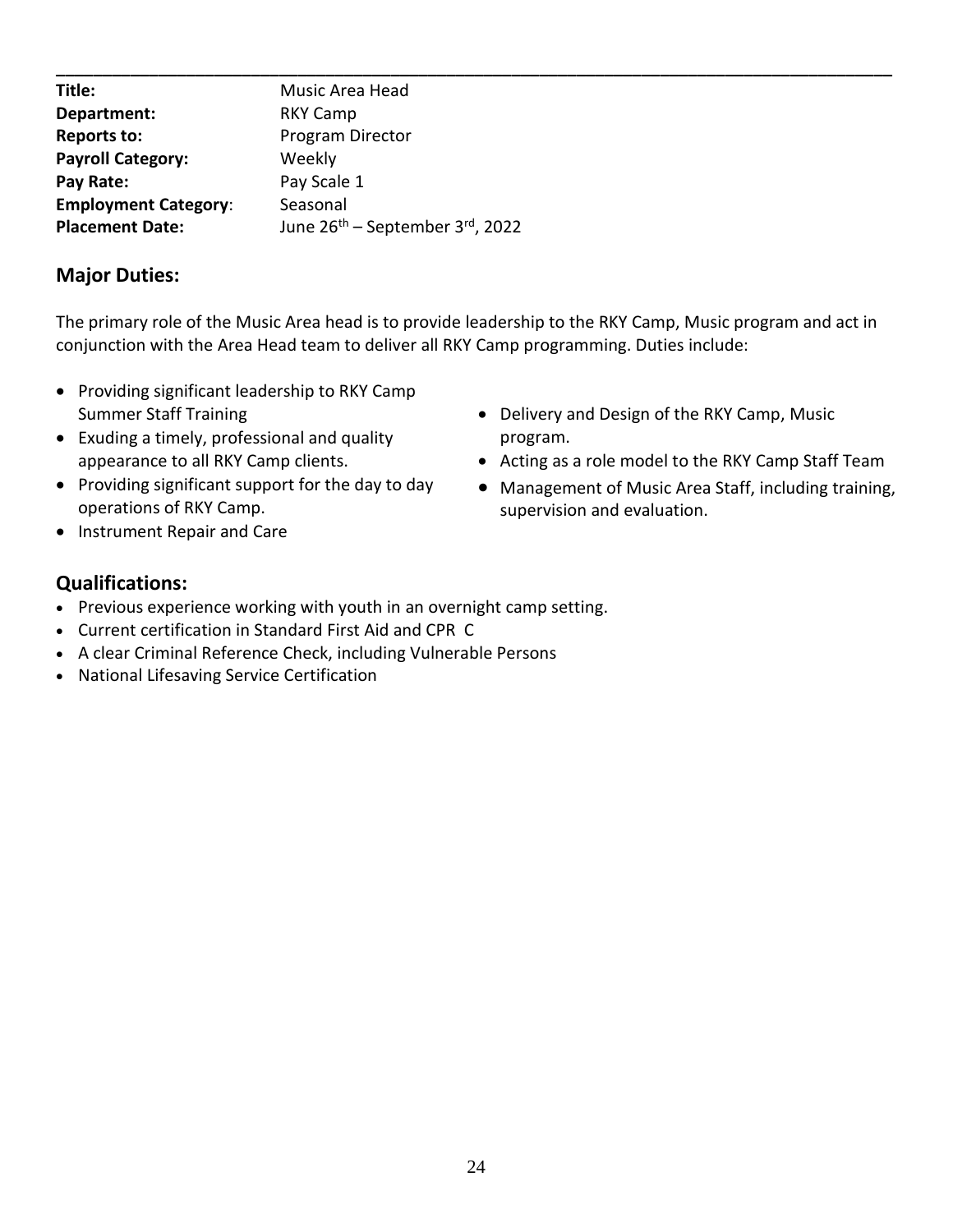| Title:                      | Camp Craft Area Head                              |
|-----------------------------|---------------------------------------------------|
| Department:                 | RKY Camp                                          |
| <b>Reports to:</b>          | Program Director                                  |
| <b>Payroll Category:</b>    | Pay Scale 1                                       |
| Pay Grade:                  | Weekly                                            |
| <b>Employment Category:</b> | Seasonal                                          |
| <b>Placement Date:</b>      | June $26^{th}$ – September 3 <sup>rd</sup> , 2022 |

The primary role of the RKY Camp, Camp Craft Area head is to provide leadership to the RKY Camp, Camp Craft program and act in conjunction with the Area Head team to deliver all RKY Camp programming. Duties include:

- Coordinating and managing the RKY Camp program scheduling.
- Providing significant leadership to RKY Camp Summer Staff Training
- Exuding a timely, professional and quality appearance to all RKY Camp clients.
- Providing significant support for the day to day operations of RKY Camp.
- Gear Management
- Assisting in the day to day operation of the Out Tripping Department
- Delivering the RKY Camp, Camp Craft program.
- Acting as a role model to the RKY Camp Staff Team
- Management of Camp Craft Area Staff, including training, supervision and evaluation.

- Previous experience working with youth in a overnight camp setting.
- Current certification in Standard First Aid and CPR C
- A clear vulnerable sector Criminal Reference Check.
- NLS Certification
- Additional qualifications (assets):
	- o Wilderness First Aid First Responder
	- $\circ$  Out tripping Certifications and Experience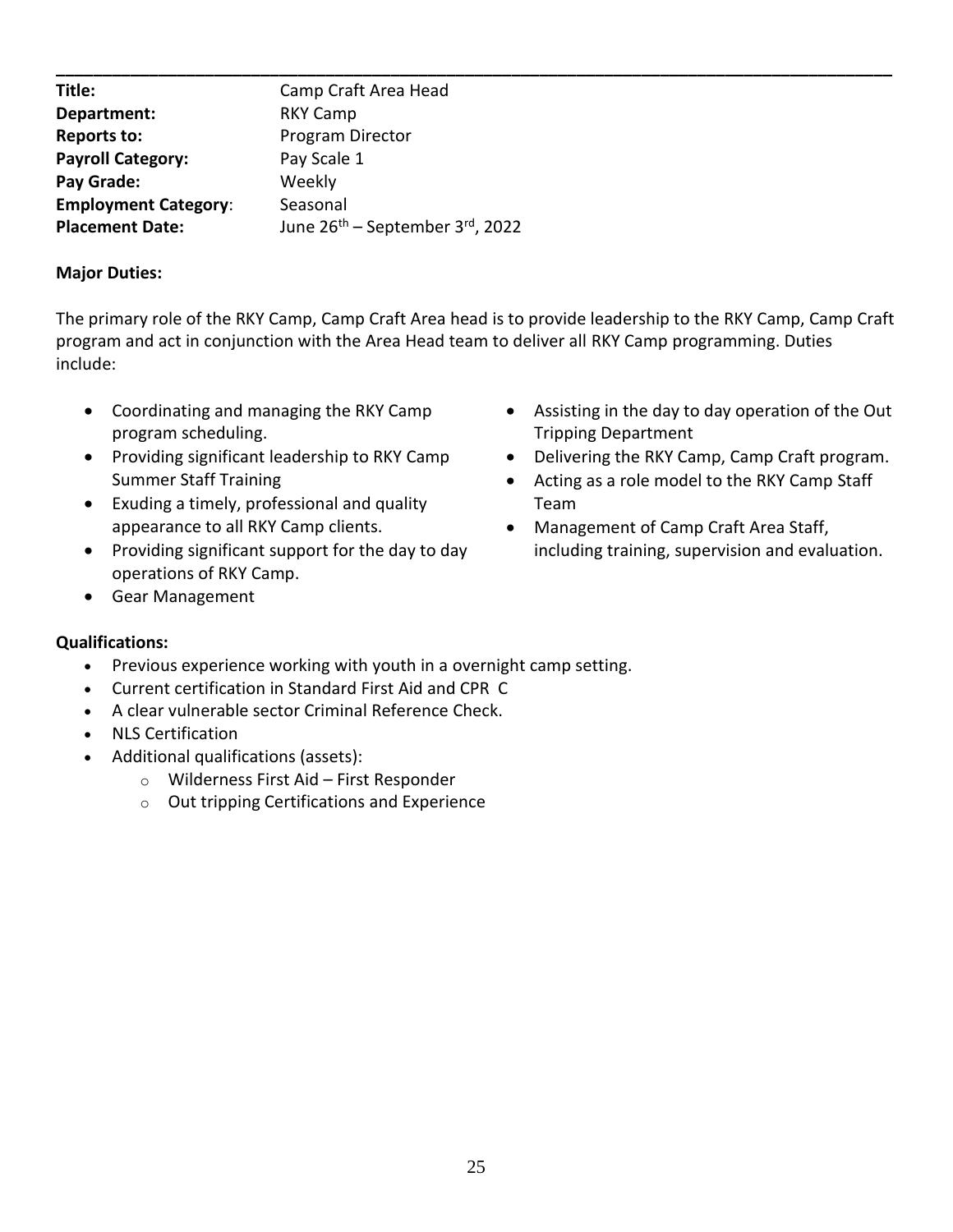# **LEADERSHIP STAFF POSITIONS**

| Title:                      | Leadership Trainer                          |
|-----------------------------|---------------------------------------------|
| Department:                 | <b>RKY Camp</b>                             |
| Reports to:                 | Leadership Director and Camp Director       |
| <b>Payroll Category:</b>    | Weekly                                      |
| Pay Rate:                   | Pay Scale 1                                 |
| <b>Employment Category:</b> | Seasonal                                    |
| <b>Placement Date:</b>      | June 26 <sup>th</sup> – September 3rd, 2022 |

#### **Major Duties:**

The primary role of the RKY Camp leadership counsellor is to facilitate and execute the safe delivery of the RKY Camp Leadership program.

- The care and well being of all leadership participants, both CIT and LIT.
- The safe and appropriate delivery of the leadership out trip program.
- Assisting in the design and evaluation of the RKY Camp Leadership program
- Assisting in the day to day role modeling for Leadership Participants
- Assist in the proper scheduling, planning and execution of the leadership program.
- The supervision and evaluation of leadership participants.

# **Competencies:**

**Committed to Vision and Values:** Demonstrates and promotes a personal understanding of and appreciation for the mission, vision, strategic outcomes and values of RKY Camp

**Child and Youth Focused:** Creates a caring, loving and supportive environment. Ensures program design and physical lay-out meets the needs of children and youth.

**Problem Solving:** Identifies an issue and works towards solutions.

**Initiative and Teamwork:** The ability to be proactive within the organizational priorities and strategies. Participates proactively in the development of team goals, plans and outcomes. Does the right thing at the right time without being asked.

**Leadership:** Guides, motivates and inspires self and others to take action to achieve desired outcomes. Is a personal role model.

**Concern for Health and Safety:** Acknowledges and understands how to mange and educate others of risk and harm reduction. Acts promptly on all risk and health and safety concerns.

- Previous experience working with youth in an overnight camp setting.
- Current certification in Standard First Aid and CPR Level C
- A clear Criminal Reference Check, including Vulnerable Persons
- National Lifesaving Service Certifications
- Additional qualifications (assets):
	- o Wilderness First Aid First Responder
	- o ORCKA Canoeing and Kayaking **Certifications**
	- o Advanced Lifesaving Society Instructor Certification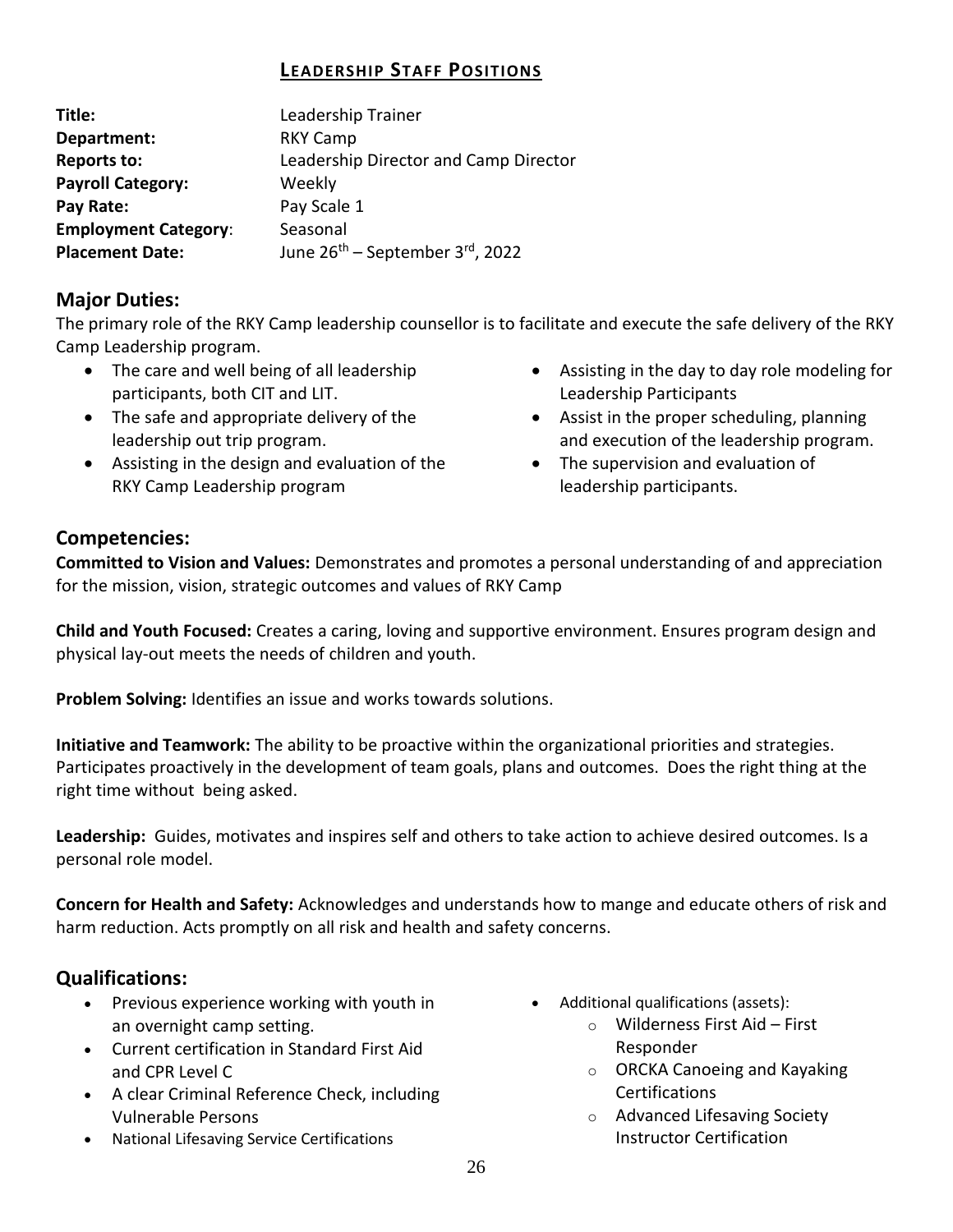# **COUNSELLING STAFF POSITIONS**

#### <u>PLEASE NOTE: ALL COUNSELLORS MUST BE TURNING 17 BY DECEMBER 31<sup>st</sup>, 2022</u>

| Title:                      | Counsellor                                               |
|-----------------------------|----------------------------------------------------------|
| Department:                 | <b>RKY Camp</b>                                          |
| <b>Reports to:</b>          | <b>RKY Camp Counselling Section Heads</b>                |
| <b>Payroll Category:</b>    | Weekly                                                   |
| Pay Rate:                   | Pay Scale 1                                              |
| <b>Employment Category:</b> | Seasonal                                                 |
| <b>Placement Date:</b>      | June 26 <sup>th</sup> – September 3 <sup>rd</sup> , 2022 |

#### **Major Duties:**

The primary role of a RKY Camp counsellor is to facilitate and provide leadership to the RKY Camp overnight summer camp program. Responsibilities include:

- The care and wellbeing of campers aged  $7 15$ .
- Instructing RKY Camp program Areas
- Provide leadership to RKY Camp programming
- Perform daily duties around RKY Camp such as dishes, cleaning and program area maintenance.
- Provide Leadership and Mentorship to Assistant Counsellors
- Safely executing and delivering the Out tripping component of the summer overnight camp program.
- Act as an appropriate role model at all times.
- Duties as required

| Title:                      | Rover                                       |
|-----------------------------|---------------------------------------------|
| Department:                 | RKY Camp                                    |
| <b>Reports to:</b>          | Camp Coordinator                            |
| <b>Payroll Category:</b>    | Weekly                                      |
| Pay Rate:                   | Pay Scale 1                                 |
| <b>Employment Category:</b> | Seasonal                                    |
| <b>Placement Date:</b>      | June 26 <sup>th</sup> – September 3rd, 2022 |

#### **Major Duties:**

In addition to the major duties of a Counsellor, a counselling rover will be required to do the following at the discretion of the director and senior staff:

- Be assigned to areas of camp in need of additional assistance:
	- o Program Areas
	- o Wellness Department
	- o Out tripping
	- o 3<sup>rd</sup> councellor placement in high needs cabin

#### **Competencies (for both counsellor and Rover):**

**Committed to Vision and Values:** Demonstrates and promotes a personal understanding of and appreciation for the mission, vision, strategic outcomes and values of RKY Camp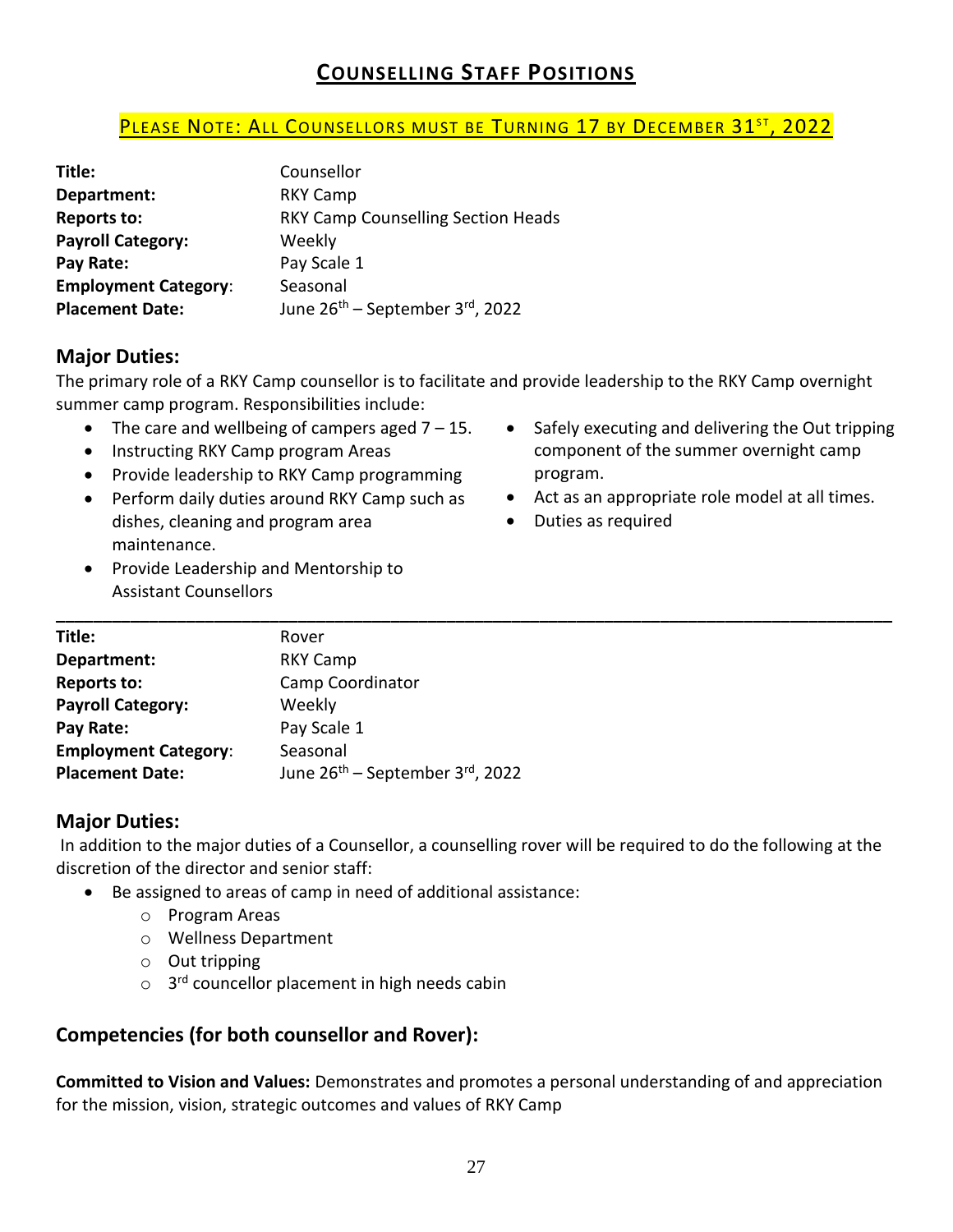**Child and Youth Focused:** Creates a caring, loving and supportive environment. Ensures program design and physical lay-out meets the needs of children and youth.

**Problem Solving:** Identifies an issue and works towards solutions.

**Initiative and Teamwork:** The ability to be proactive within the organizational priorities and strategies. Participates proactively in the development of team goals, plans and outcomes. Does the right thing at the right time without being asked.

**Leadership:** Guides, motivates and inspires self and others to take action to achieve desired outcomes. Is a personal role model.

**Concern for Health and Safety:** Acknowledges and understands how to mange and educate others of risk and harm reduction. Acts promptly on all risk and health and safety concerns.

#### **Qualifications:**

• Current certification in Standard First Aid and CPR Level C

o Wilderness First Aid training

- A clear vulnerable sector Criminal Reference Check.
- National Lifesaving Service Certification
- Additional qualifications (assets):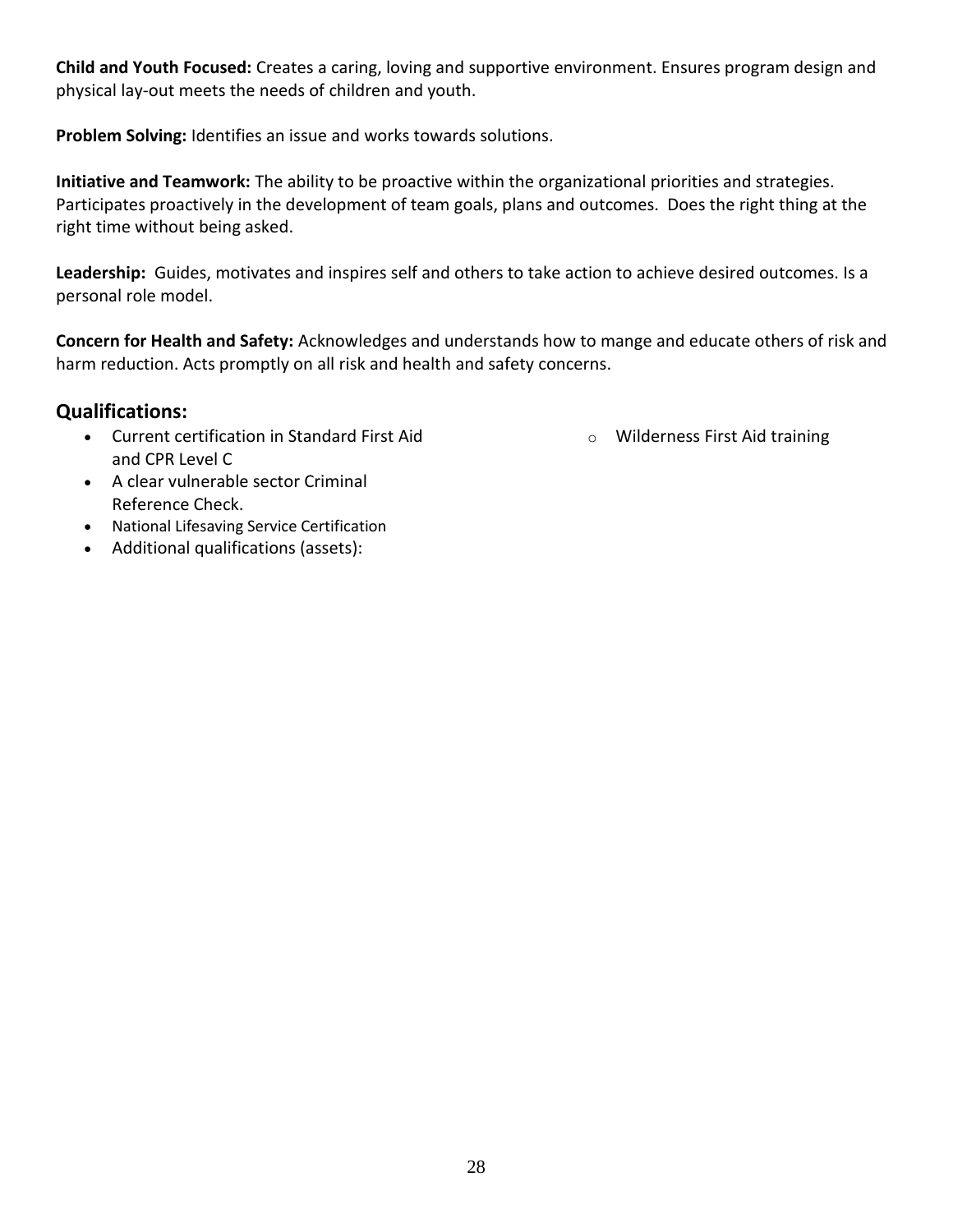#### **FOOD SERVICE AND MAINTENANCE STAFF**

| Title:                      | Prep Cook (3 Positions)                     |
|-----------------------------|---------------------------------------------|
| Department:                 | <b>RKY Camp</b>                             |
| Reports to:                 | Food Services Manager and Camp Director     |
| <b>Payroll Category:</b>    | Hourly                                      |
| Pay Grade:                  | Based on Provincial Min Wage                |
| <b>Employment Category:</b> | Seasonal                                    |
| <b>Placement Date:</b>      | June 27 <sup>th</sup> – September 3rd, 2022 |

#### **Major Duties:**

The primary role of the Prep Cook is to provide leadership to RKY Camp's food services. In conjunction with the Food Service Manager they will be required to prepare, plan and deliver food as per the directives of the Food Services Manager:

- Prepping and serving food for 200+ youth and teens.
- Maintaining the cleanliness of the various kitchen workspaces.
- Assisting with deliveries and food orders.
- Working alongside the assistant and head cook.
- **Qualifications:**
- Previous experience kitchen experience.
- Food Safe Handler Certification (an asset)
- Current certification in Standard First Aid and CPR C
- A clear vulnerable sector Criminal Reference Check.
- Note: This position requires heavy lifting and long days in a fast paced, warm environment.

| Title:                      | Cleaner/Assistant Maintenance (2 positions in summer)        |
|-----------------------------|--------------------------------------------------------------|
| Department:                 | <b>RKY Camp</b>                                              |
| <b>Reports to:</b>          | Facilities and Maintenance Supervisor and Camp Director      |
| <b>Payroll Category:</b>    | Based on Provincial Min Wage                                 |
| <b>Employment Category:</b> | Seasonal                                                     |
| <b>Placement Date:</b>      | May $5^{th}$ – August 30 <sup>th</sup> (Fall work available) |
|                             |                                                              |

#### **Major Duties:**

The primary role of the RKY Camp Cleaner is to assist the Facilities and Maintenance team in the general upkeep of RKY Camp. Duties include:

**\_\_\_\_\_\_\_\_\_\_\_\_\_\_\_\_\_\_\_\_\_\_\_\_\_\_\_\_\_\_\_\_\_\_\_\_\_\_\_\_\_\_\_\_\_\_\_\_\_\_\_\_\_\_\_\_\_\_\_\_\_\_\_\_\_\_\_\_\_\_\_\_\_\_\_\_\_\_\_\_\_\_\_\_\_\_\_\_\_\_\_\_\_\_**

- Daily cleaning of washrooms, eating areas and other RKY Camp spaces.
- Stocking cleaning products as required
- Working some evenings and weekends as required.
- Maintaining a professional and tidy personal appearance.
- Following the food safety handler's regulations.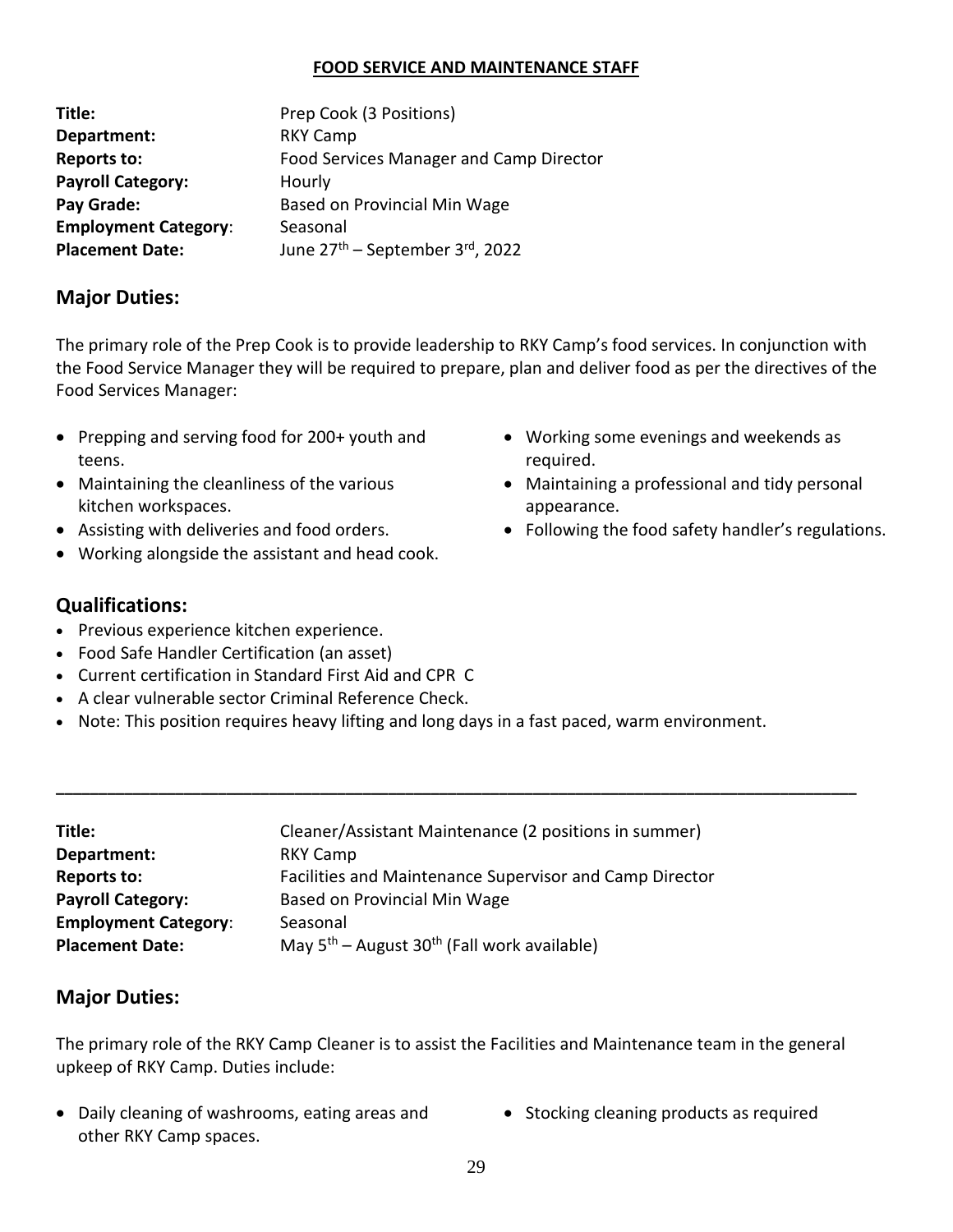• Ensuring the cleaning and facilities supplies are stored properly and in a safe manner.

- Current certification in Standard First Aid and CPR C
- A clear Criminal Reference Check, including Vulnerable Persons
- Note: This position required heavy lifting and a great deal of walking around the RKY Camp site.